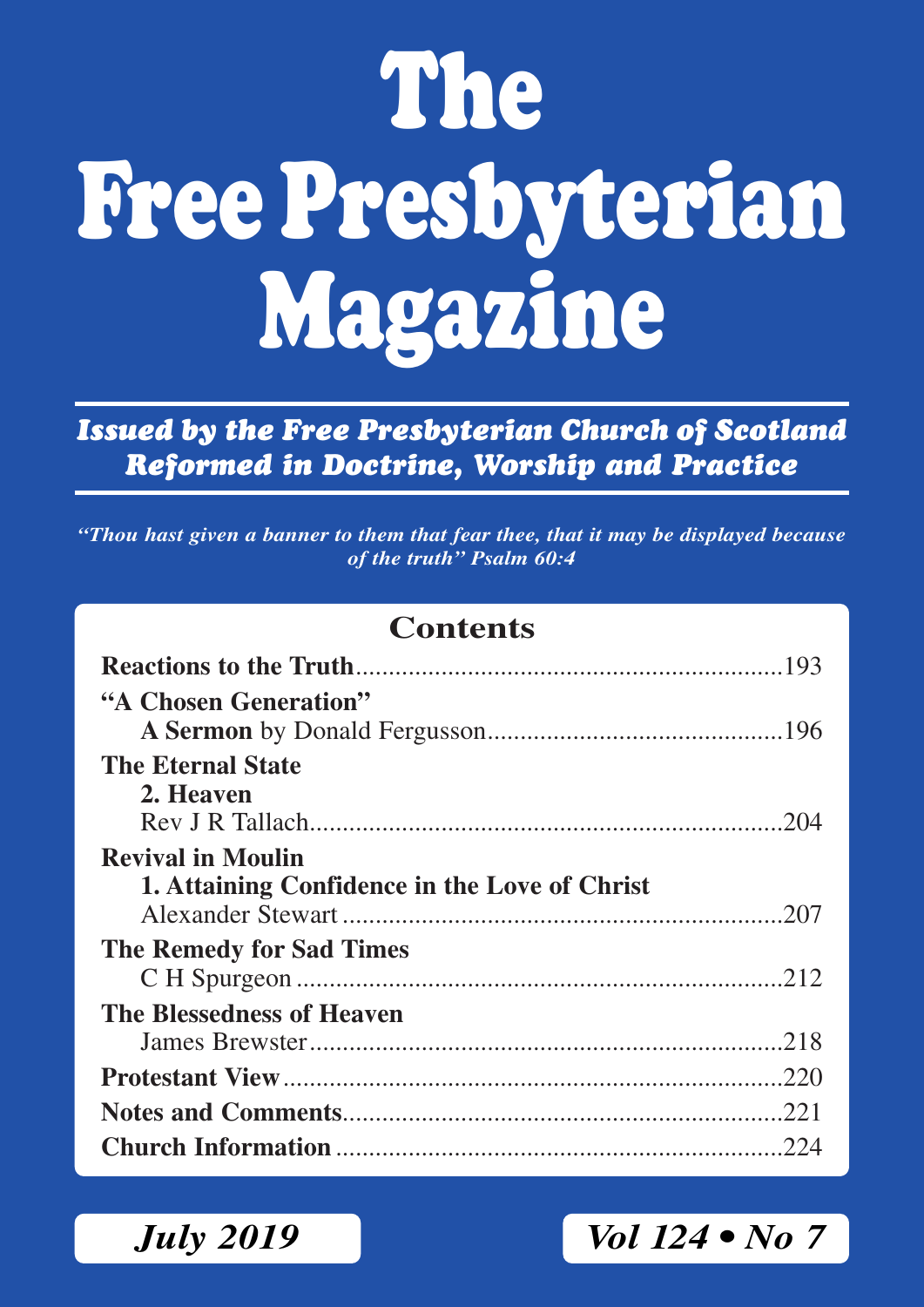#### **The Free Presbyterian Church of Scotland**

**Moderator of Synod:** Rev R MacLeod, 4 Laurel Park Close, Glasgow, G13 1RD; tel: 0141 954 3759.

**Clerk of Synod:** Rev K M Watkins BA, F P Manse, Ferry Road, Leverburgh, Isle of Harris, HS5 3UA; tel: 01859 520271; e-mail: kmwatkins@fpchurch.org.uk.

**Assistant Clerk:** Rev A W MacColl MA PhD, F P Manse, Swainbost, HS2 0TA; tel: 01851 810228.

**General Treasurer:** Mr W Campbell, 133 Woodlands Road, Glasgow, G3 6LE; tel: 0141 332 9283, fax 0141 332 4271, e-mail: wc.fpchurch@btconnect.com.

**Law Agents:** Brodies LLP, 15 Atholl Crescent, Edinburgh, EH3 8AH; tel: 0131 228 3777.

#### **Clerks to Presbyteries:**

**Northern:** Rev D W B Somerset BSc DPhil, 18 Carlton Place, Aberdeen, AB15 4BQ; tel: 01224 645250.

**Southern:** Rev R MacLeod BA, 4 Laurel Park Close, Glasgow, G13 1RD; tel: 0141 954 3759.

**Western:** Rev D A Ross, F P Manse, Laide, IV22 2NB; tel: 01445 731340.

**Outer lsles:** Rev J B Jardine BD, F P Manse, Tarbert, Isle of Harris, HS3 3DF; tel: 01859 502253.

**Asia Pacific:** Rev G B Macdonald BSc, 60 Hamilton St, Riverstone, NSW 2765; tel. 02 9627 3408.

**Zimbabwe**: Rev S Khumalo, Stand No 56004, Mazwi Road, Lobengula, PO Magwegwe, Bulawayo; tel: 00263 9407131.

**Zimbabwe Mission Office:** 9 Robertson Street, Parkview, Bulawayo; tel: 002639 62636, fax: 002639 61902, e-mail: fpchurchheadoffice@gmail.com.

#### **Residential Care Homes:**

Ballifeary House, 14 Ness Walk, Inverness, IV3 5SQ; tel: 01463 234679.

Leverburgh Residential Care Home, Ferry Road, Leverburgh, Isle of Harris, HS5 3UA; tel: 01859 520296.

**Website of the Free Presbyterian Church of Scotland:** www.fpchurch.org.uk.

#### **The Free Presbyterian Magazine**

Published by The Free Presbyterian Church of Scotland (Scottish Charity Number SC003545). Subscriptions and changes of address to be sent to the General Treasurer, Mr W Campbell, 133 Woodlands Road, Glasgow, G3 6LE; tel: 0141 332 9283. The subscription year begins in January. Prices are on back cover. One month's notice is required for change of address. Queries about delivery of the magazines should be sent to the General Treasurer, not the printer.

**Editor:** Rev K D Macleod BSc, 11 Auldcastle Road, Inverness, IV2 3PZ. Tel: 01463 712872; e-mail: kdmacleod@gmail .com. Unsigned articles are by the Editor.

**Editorial Board:** The Editor, Mr F R Daubney, Rev A W MacColl, Rev D W B Somerset.

**Deadline for sending material to the Editor:** The beginning of the month previous to publication.

**The Gaelic Supplement** (quarterly): Editor: Rev A W MacColl MA PhD, F P Manse, Swainbost, Isle of Lewis, HS2 0TA. Available free on request.

**Youth Magazine:** *The Young People's Magazine*. Editor: Rev K D Macleod BSc.

#### **Communions**

**January:** *First Sabbath:* Nkayi; *Fourth:* Auckland, Inverness, New Canaan.

**February:** *Second Sabbath:* Dingwall; *Third:* Stornoway; Carterton; *Fourth:* Zenka.

**March:** *First Sabbath:* Sydney, Tarbert; *Second:* Ness, Portree; *Third:* Halkirk, Kyle of Lochalsh; *Fourth:* Barnoldswick, *Fifth:* Ingwenya, North Tolsta.

**April:** *First Sabbath:* Laide; *Second:* Chesley, Maware, Staffin; *Third:* Gisborne; *Fourth***:** Glasgow, Mbuma.

**May:** *First Sabbath:* Aberdeen, Donsa, Leverburgh, London; *Second:* Achmore; *Third:* Edinburgh, Scourie; *Fourth***:** Chiedza.

**June:** *First Sabbath:* Perth, Grafton, Shieldaig; *Second:* Nkayi, North Uist, Santa Fe; *Third:* Lochcarron, Uig; *Fourth:*  Bulawayo, Gairloch; *Fifth:* Inverness.

**July:** *First Sabbath:* Beauly; *Second:* Bonar Bridge, Staffin, Vancouver; *Third:* Applecross, Auckland, Fort William; *Fourth:* Cameron, Vatten.

**August:** *First Sabbath:* Dingwall; *Second:* New Canaan, Somakantana; *Third:* Laide; *Fourth:* Farr, Stornoway, Zenka.

**September:** *First Sabbath:* Chesley, Sydney, Ullapool; *Second:* Halkirk, Munaka, Portree; *Third:* Tarbert; *Fourth:* Aberdeen, Barnoldswick; *Fifth:* Ingwenya.

**October:** *First Sabbath:* Dornoch, Grafton, Lochcarron, North Tolsta; *Second:* Gairloch, Ness; *Third:* London, Odessa; *Fourth:* Edinburgh, Gisborne, Mbuma, Uig.

**November:** *First Sabbath:* Leverburgh; *Second:* Glasgow; *Third:* Chiedza, Singapore.

**December:** *Third Sabbath*: Bulawayo, Santa Fe, Tauranga.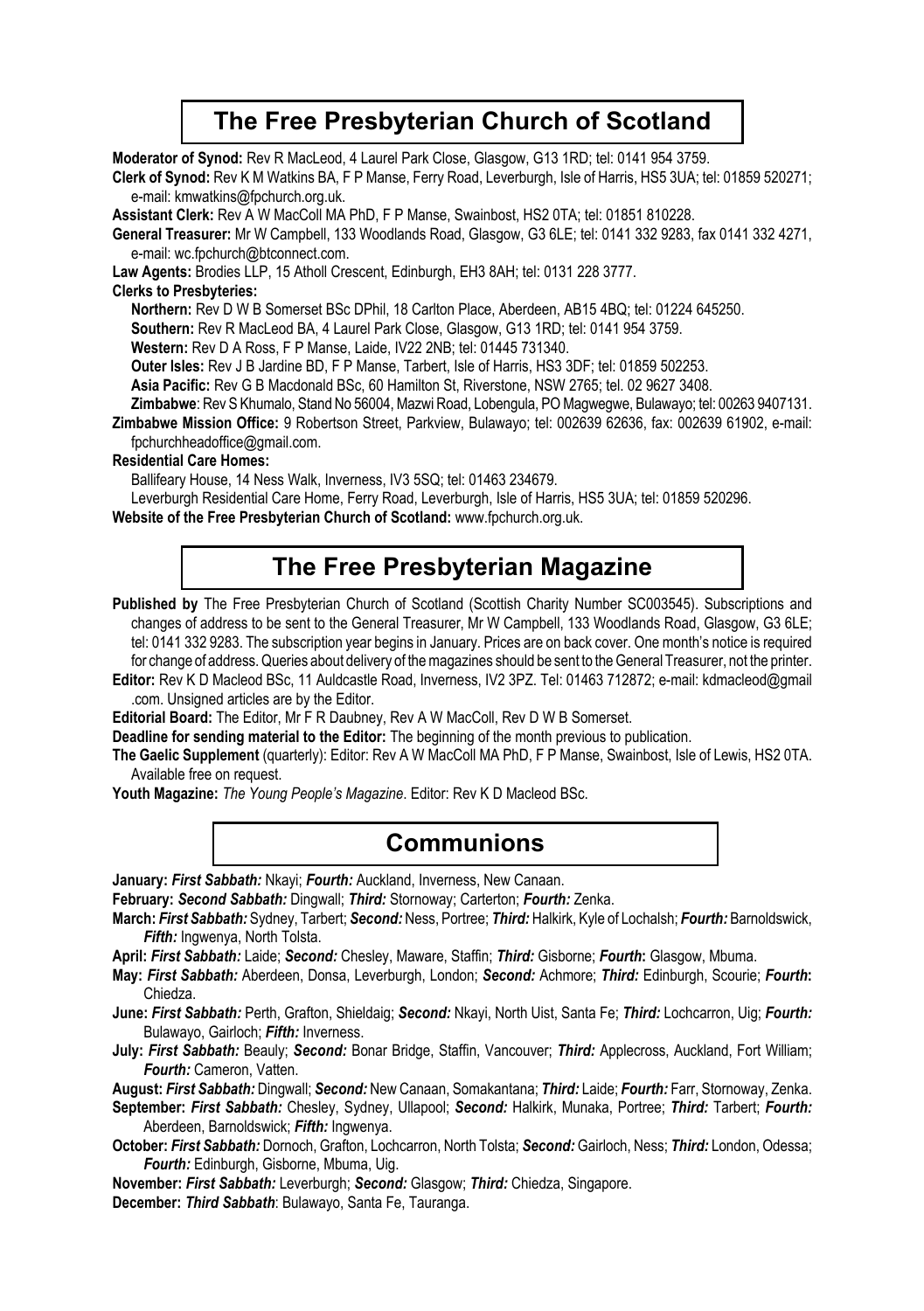# **The Free Presbyterian Magazine**

Volume 124 July 2019 Number 7

## **Reactions to the Truth**

Paul had travelled from Thessalonica to Berea and on to Athens. As he waited there for Silas and Timothy, his fellow preachers, he was disturbed to see that Athens was a city "wholly given to idolatry" (Acts 17:16). The people wanted to hear his "new doctrine", and he took the opportunity of speaking the truth to them, as an ambassador for the true God. Paul drew their attention to Him as the Creator: "God that made the world and all things therein". He spoke against their idolatry and pointed to the final judgement and to the resurrection of Christ, insisting that God was now commanding "all men everywhere to repent". We are told about three reactions to Paul's words: (1.) "Some mocked"; (2.) "Others said, We will hear thee again of this matter"; (3.) "Some believed". In various proportions, these reactions have appeared again and again throughout the generations.

*1. Some mocked.* They mocked the thought of a resurrection from the dead. They had never seen anyone rise from the dead; so they assumed that the whole idea was absurd. But they obviously ignored or rejected Paul's statement about God as the One who created the world and everything in it. For the *Creator* to raise those who have died – and to raise Jesus, the Son of God, in particular – is by no means impossible. Accordingly the resurrection is not an idea to be mocked. Yet today the whole idea of the supernatural is rejected; the resurrection is probably despised with greater confidence than in Athens; even the idea of a Creator is often treated as a subject for ridicule. It is assumed by leading scientists that evolution is the only coherent theory of origins, and other opinion-formers also push this theory as the only option for self-respecting human beings.

But it is not. No doubt a time will come when people will look back on the present age and view as ridiculous the idea that the world and everything in it came into existence through a whole series of random changes, and that they took place quite apart from any purposive control. But God exists and He has revealed Himself in the Scriptures – though we should be able to recognise His existence through the things He has made (Rom 1:20). And the Scriptures clearly reveal that He created the whole universe – "the heavens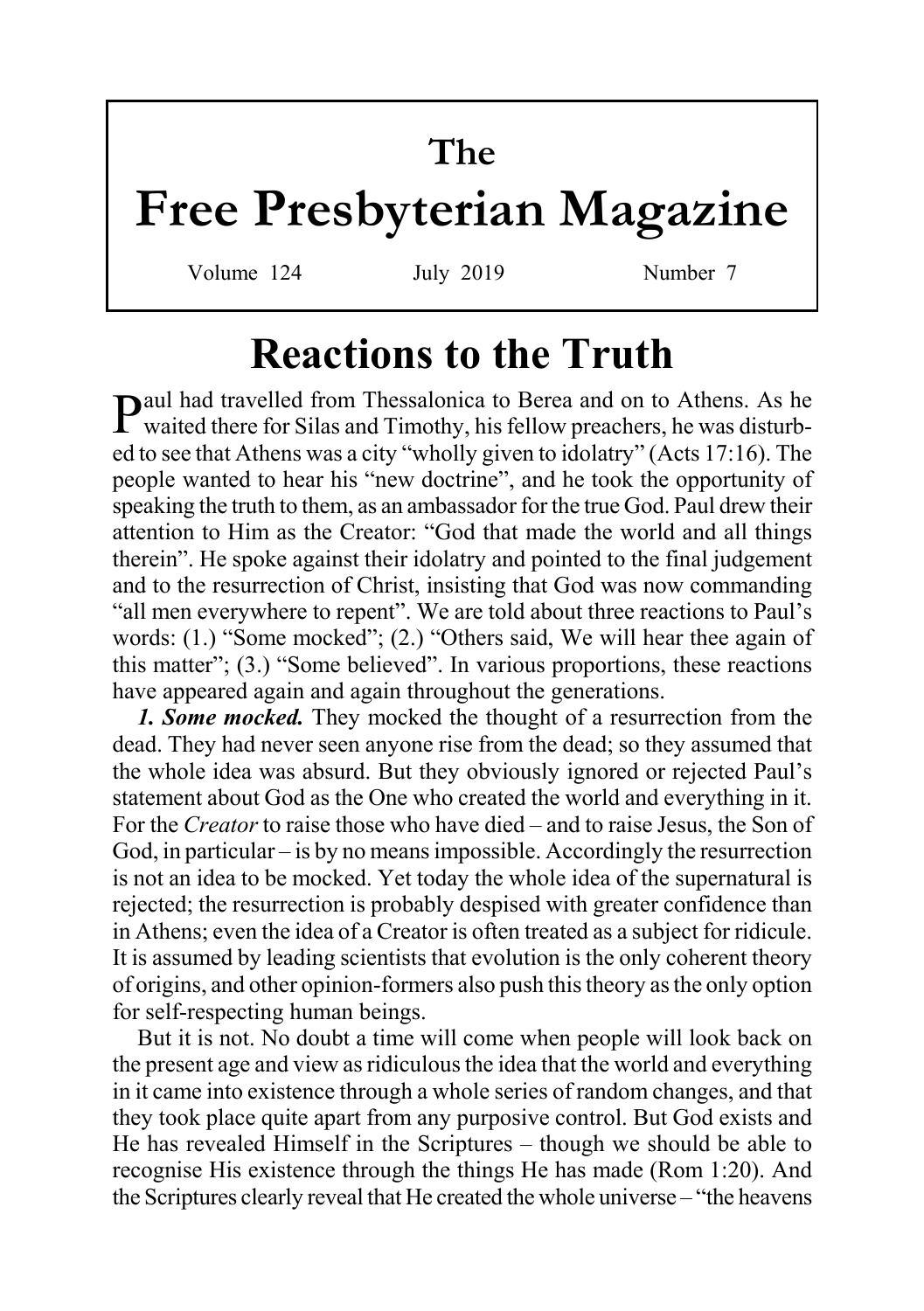and the earth" – and everything in it. This is revealed, not only in the first chapters of Genesis, but repeatedly throughout the Bible.

The resurrection at the end of the world is an important fact of the Christian religion, as Paul clearly asserted. First he argued, "If there be no resurrection of the dead, then is Christ not risen" (1 Cor 15:13); even more fundamental to the whole Christian message of salvation is what Paul presents as a further step in his argument: "If Christ be not risen, then is our preaching vain, and your faith is also vain". We need to know, not only that Christ died so that sinners may be saved, but also that His sacrifice was accepted in heaven. And we know that it was accepted, because God raised Him from the dead; He was not left under the power of death, for He had conquered death. He had done all that was necessary for the salvation of every sinner who, until the end of time, will look to the Saviour. Scripture testimony to the resurrection is serious truth; it most certainly ought not to be a subject for mockery. Thus Paul, when appearing before Agrippa, asked, "Why should it be thought a thing incredible with you, that God should raise the dead?" (Acts 26:8).

*2. Some said, We will hear thee again of this matter.* These were people who did not mock the ideas that Paul presented to them. They may have found Paul's claims interesting; after all, the Athenians were always anxious "to hear some new thing". But they did not consider his claims, in particular about the judgement to come, to be of such importance that they must give them immediate serious consideration. They may have thought that, some other day, Paul might present some further new ideas and that their interest would be stirred again.

So it is with many people today: they who are content to come, Sabbath after Sabbath, to hear the Word of God. They would never think of mocking the sermons they hear; they do not feel free to argue against the truth of God's Word. Yet they never submit to the authority of the truth; they tell themselves that "tomorrow shall be as this day, and much more abundant" (Is 56:12); they assume that their life will go on as at present for many more years and they will have plenty more opportunities to hear the Word of God, to seek Him and to look to Christ for salvation. They may put off seeking the Lord only one day at a time, or one week at a time; but if they go on rejecting the warnings of Scripture and the message of salvation, they will eventually do so one last time – and they will reach a day without a tomorrow for them, a day when they will pass into eternity. And because they are still unsaved, it will, solemnly, be a *lost* eternity.

What God tells us is: "Boast not thyself of to morrow; for thou knowest not what a day may bring forth" (Prov 27:1). We cannot know when we will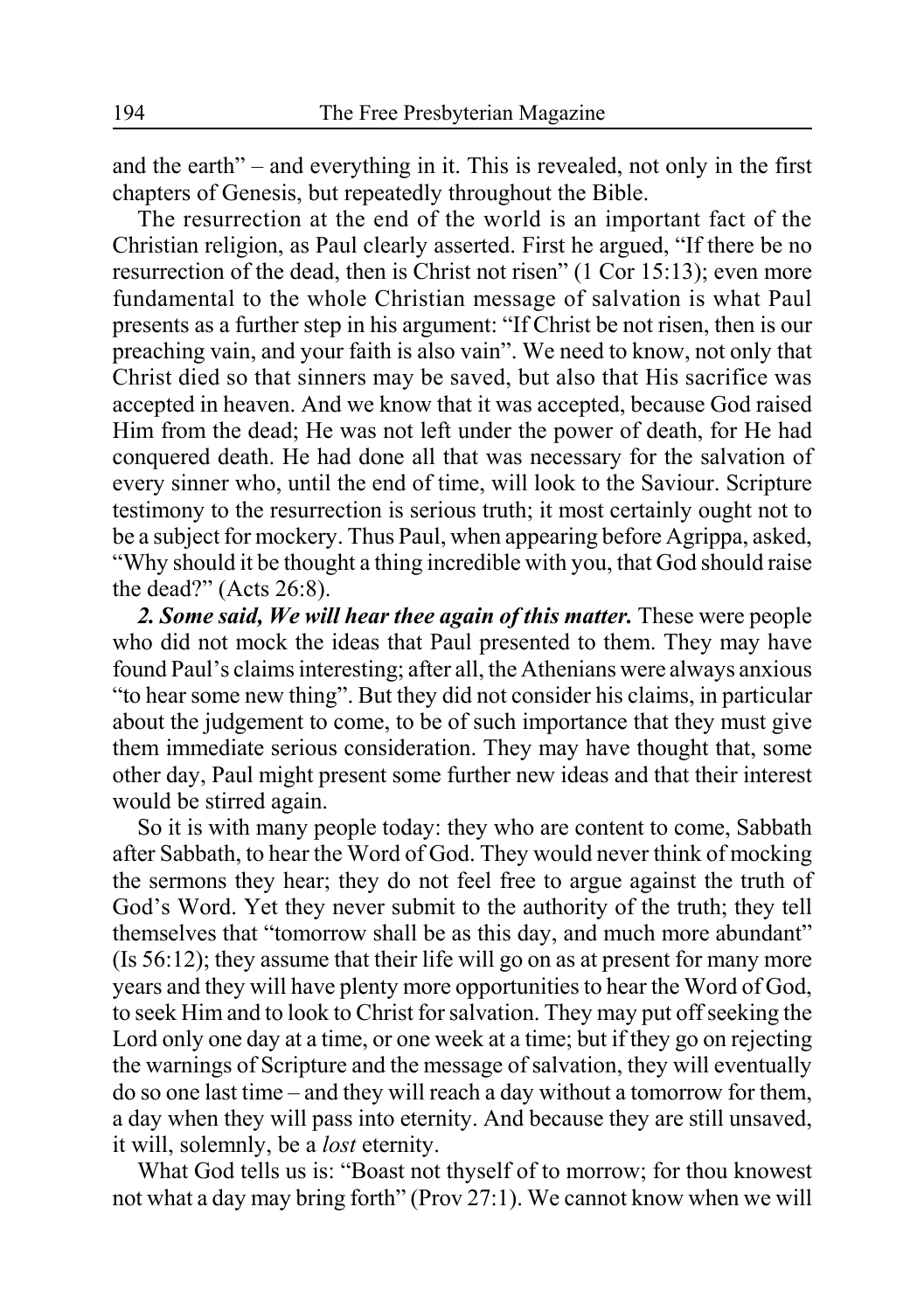reach the day of our death; so we should seek to be ready now, before it is too late. Let us take seriously Scripture teaching about the resurrection, the judgement and eternity, with application to ourselves. When Christ is set before us in the gospel – the good news about a crucified Saviour who died in the place of sinners – we should seek earnestly to obey the call, "Believe on the Lord Jesus Christ, and thou shalt be saved" (Acts 16:31).

*3. Some believed.* Two of them are mentioned by name, a man and a woman: Dionysius and Damaris. They not only accepted that Paul's statements about the resurrection and other scriptural doctrines were true, but they trusted in the Saviour he taught them about. Yet Paul had no power to create faith in the heart of any sinner; neither has any preacher today. This is clear in the salvation of Lydia; it was *the Lord* who opened her heart so "that she attended unto the things which were spoken of Paul" (Acts 16:14). Matthew Henry comments, "Conversion work is God's work; it is He that works in us both to will and to do; not as if we had nothing to do, but of ourselves – without God's grace – we can do nothing; nor as if God were in the least chargeable with the ruin of those that perish, but the salvation of those that are saved must be wholly ascribed to Him".

It was through the work of the Holy Spirit that Dionysius, Damaris and the others who believed in Athens were saved, and Lydia in Philippi. So it must always be. Granted that the responsibility is laid on every sinner who hears the gospel – whether in Athens or Philippi in Paul's time, or anywhere in the world today – to receive the doctrines of the Word of God and to trust in the One who is there revealed as the Saviour of sinners, yet it is the Holy Spirit who must open the sinner's heart and savingly apply the truth to that individual so that they believe.

What are the evidences of this saving work? Let us confine ourselves to two. First, the desire Paul expressed: to "be found in [Christ], not having mine own righteousness, which is of the law, but that which is through the faith of Christ, the righteousness which is of God by faith" (Phil 3:9). It is the Holy Spirit who enables sinners to recognise that salvation is all of grace, not of works. It is He also who enables them to desire a righteousness to be imputed to them which they cannot create. The second evidence is an urgent sense of their duty to obey God's commandments, as expressed in the words, "I made haste, and delayed not to keep Thy commandments" (Ps 119:60) – yet acknowledging that it is only by God's continuing grace that such obedience goes on.

But what is *our* response to Scripture teaching? Do we mock? Do we procrastinate? Or do we believe? Let us rephrase this last question: Do we trust in Christ Jesus, whom the Father sent into the world to save sinners?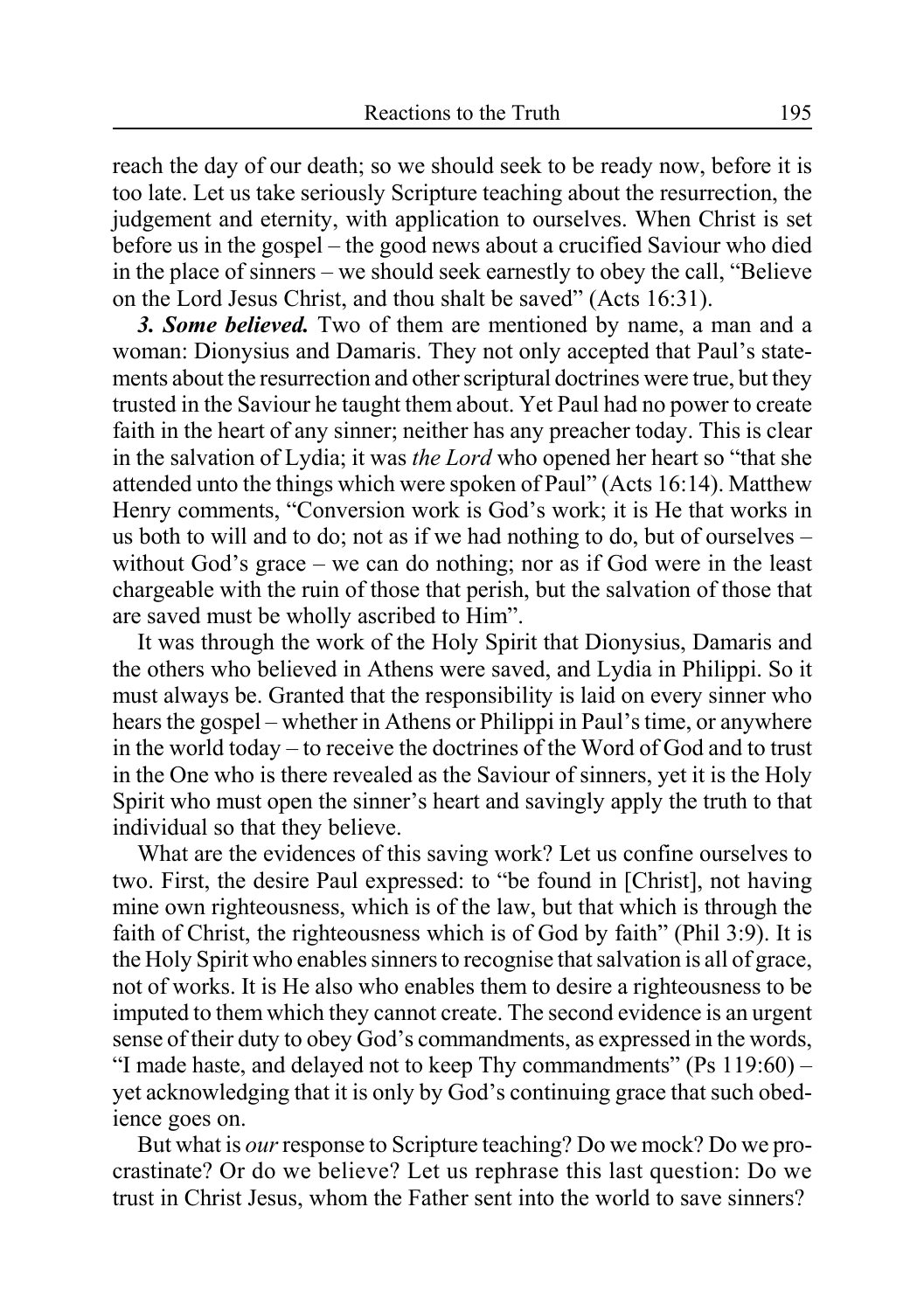# **"A Chosen Generation"1**

**A Sermon by** *Donald Fergusson*

1 Peter 2:9. *Ye are a chosen generation.*

This Epistle is addressed "to the strangers scattered throughout Pontus, Galatia, Cappadocia, Asia, and Bithynia" (1 Pet 1:1). These are supposed to have been Hebrews, and Peter appears to have preached the gospel of Jesus among them. They had lent a willing ear to it; the whole bearing of the Epistle proves that many of them had believed the gospel. These Jewish believers would recall the great deliverances God had wrought for them. They would point to the law and the worship established by God's command, and ask, When did God deal so with any other people? They would be ready to imagine that, if they conformed to the religion of Jesus – so simple in its ritual and universal in its invitations – they would give up their high claims of being "a chosen . . . peculiar people", and they would strip themselves of the privileges which distinguished them from the Gentiles as "an holy nation", a people consecrated by God's choice, honoured by God's special favour, and devoted to God's service.

In this Epistle, and especially in the verse which includes our text, Peter seeks to dissipate the mistaken views of those Jewish Christians – to show them that the distinctions and honours enjoyed by the Hebrews of old were just a type of still richer honours and privileges that were to be conferred on the spiritual Israel. The former were only the shadow, the latter the substance. Throughout the whole history of the Jewish people, there was an analogy between God's dealings with His ancient Israel and His dealings with the ransomed Church of Jesus. Thus, in embracing Christ and adopting His faith, they would just be reaping the full harvest of privileges and blessings, of which the Jewish dispensation was nothing more than the seed time.

Fear not, Jewish believers, is Peter's argument, that you lose any of your privileges in accepting Jesus; fear not that you will forfeit your right to be reckoned an elect people. You confirm the fact more surely than ever by professing the gospel faith; for all Christians have been elected "according to the foreknowledge of God the Father, through sanctification of the Spirit, unto obedience and sprinkling of the blood of Jesus Christ" (1 Pet 1:2). So it is specially true of them that they are "a chosen generation".

**1. The text represents the Church as a** *generation***.** This expression conveys two opposite ideas: an idea of separateness and the existence of a union. These

<sup>1</sup>Taken from *The Free Church Pulpit*, vol 3, and abridged. Fergusson (1811-97), spent most of his ministry as a Free Church minister in Scotland, but when this sermon was published he was minister of St George's English Presbyterian Church in Liverpool.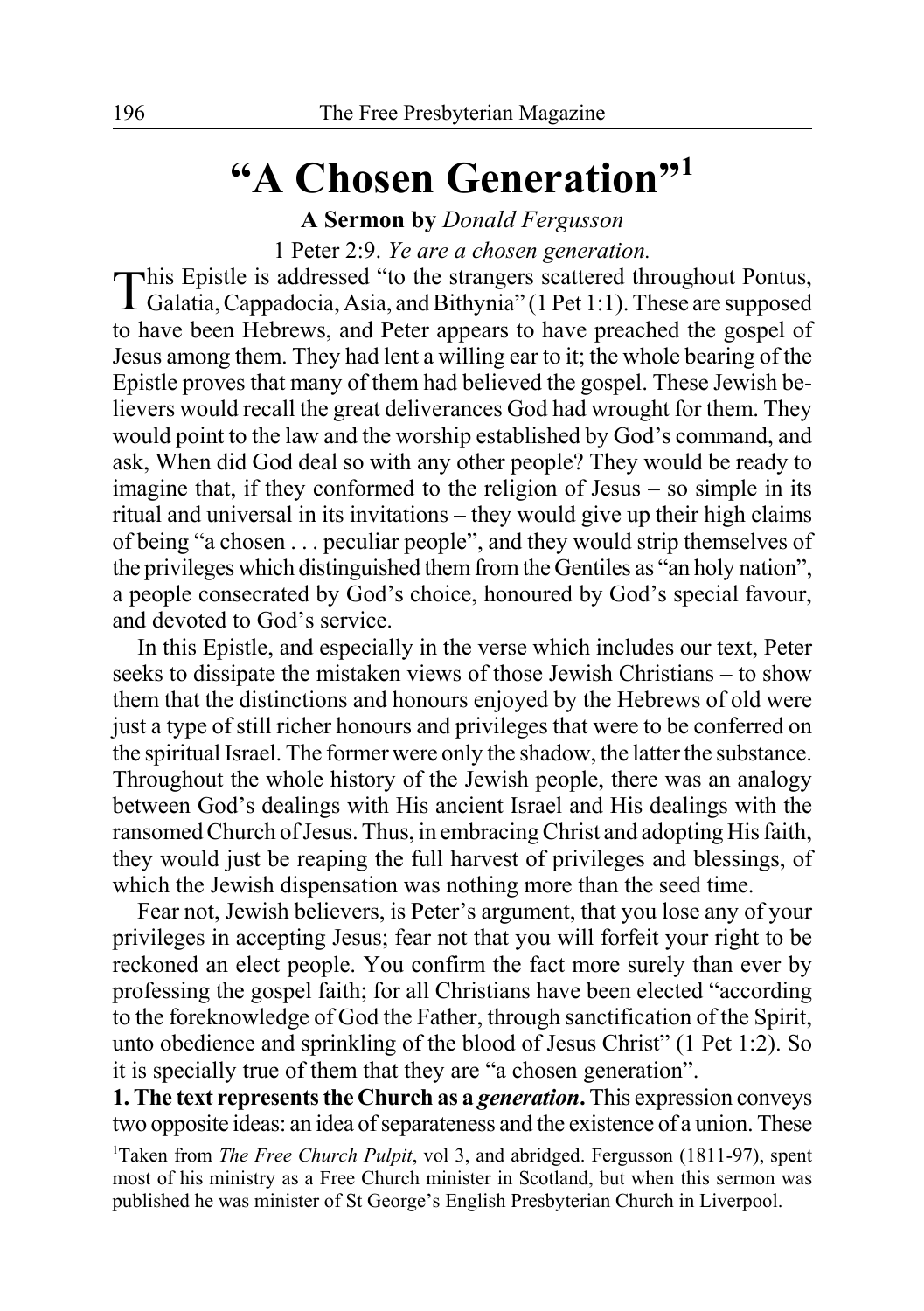are both most applicable to the character and the circumstances of the Church of Christ. When you use the word *generation*, you distinguish one section of individuals from all others. Thus the Jewish nation was emphatically singled out from other nations – a generation characterised by privileges and favours beyond all other people, distinguished by duties, discipline and rules of faith and practice from all their neighbours. In this the Jewish Church is a type of the believing Church of Jesus.

Believers, you are a special generation, separate from an unbelieving world around you and distinguished by another faith, another character and other desires from those which affect the carnal. You cannot be united to Christ and the world, to sin and holiness, at the same time. "Ye cannot serve God and mammon." You cannot enjoy the world's friendship and God's. If you are Christ's people, then you must not be worldly in your habits, feelings, language, desires, but you must practise the habits, speak the language and cherish the feelings of your Lord. You must have such a savour of Christ about you that men may take knowledge of you that you have been with Him; that the believer may recognise you as a brother, and that the worldling may not count you as one of his allies – that they may see that, though in the world, you are not of the world. You must be recognised as a little colony of heirs of glory, left here for a brief time, to ripen for the inheritance, and by your example reprove a world lying in wickedness.

But *generation* also implies a close connection. Among the Jewish nation of old, there were certain features of national character which distinguished them from the surrounding nations, but proved their connection as members of one great community, observing the same laws and worshipping the same God. They also had one and the same object. In the wilderness, they looked forward together to one resting place; while entering Canaan, they laboured together to expel the heathen; while dwelling in Canaan, they prayed together for the same kingdom to be established.

So it is with the people of Christ; though they are scattered throughout all lands, they are a united people, bound together by the same laws, cherishing the same feelings, practising the same habits, distinguished by the same privileges, and looking forward to the same glorious reward. They are as one great united body; if you touch one member, you affect the whole body. Their pains are one, and their pleasures also; although separated far from each other, they have one heart, one sympathy pervades the whole; so they feel they are brethren when they meet; they feel they have one common Head, one common heart, one common object, one common joy.

They have *one common character*. They are united in their sympathies. The natural man has been slain; the new man has been assumed. The world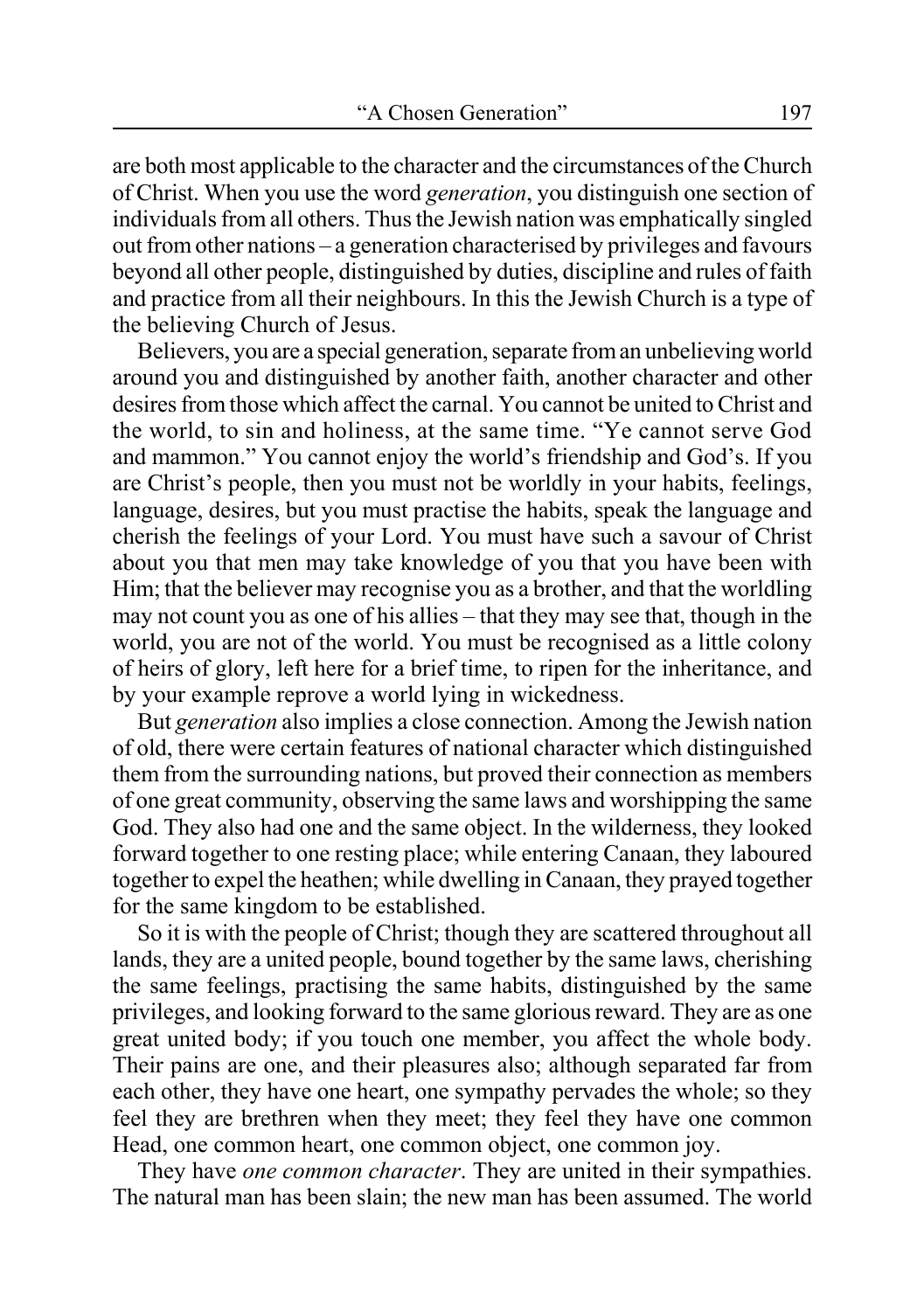has become a wilderness; eternity is their home. Their conversation is not of earth but of heaven. Their lives are not regulated by their senses but by faith. An atmosphere of heaven's holiness and joy is around them; and Christ Jesus is inscribed on all they do, think and say. They are living epistles of Christ Jesus, exhibiting His character and publishing His will.

They have *one common object*: to honour Jesus, to walk with Him, to be like Him, to have no mind but His, no will but His, no righteousness but His, no strength but His, no joy but in His presence. They are crucified with Christ and risen with Him, having had their sins nailed to His cross, and leaving their corruptions buried in His grave. Their constant aim, day by day, is to be conformed to His likeness, so as to manifest His glory.

They have *one common hope*. There is a heaven of joy, glory and perfection before them, where the face of Jesus ever shines, where there is no night of sorrow, no cloud of sin. They are journeying to this their common home. Faith has revealed its glories to them from afar. She has told of its purity, whispered of its peace, exalted its joy and testified of its perfections. And since this privileged generation has beheld such glories in store, is it wonderful that, with one common heart, they should turn their backs on the world and their faces Zionward? Is it wonderful that, with united desires, they should press forward by Jesus as the way, facing perils, surmounting difficulties, triumphing over adversaries, fighting onward through all the opposition to that glorious resting place where this generation shall join together in one song of triumph and enjoy eternal rest?

Yet, in the world, they are not equally advanced in grace. Some are babes, others are youths, others strong in the faith. Some walk without being weary, having little joy but pushing on. Some run without being faint; they have more comfort and confidence, and make faster progress. Some mount up on wings as eagles, with wings that never weary. There is a difference in degree, not in kind. The same faith animates every heart; the same love glows in every bosom; the same hopes are kindled in every soul. Although they do not have equal strength, they are the same in nature and object. One star differs from another in brightness, yet the qualities of the light are the same; so while the believing people of God are not equally advanced, the same nature animates them all; all the stars in the firmament of the Church, though not of equal brilliance, combine to make their lights so shine before men that others, seeing their good works, may glorify their Father in heaven. The one great object which the meanest as well as the mightiest believer is desirous of advancing is the glory of Christ.

When you speak of a generation, you always combine it with the idea of a family, a body of individuals with a common father, united together by ties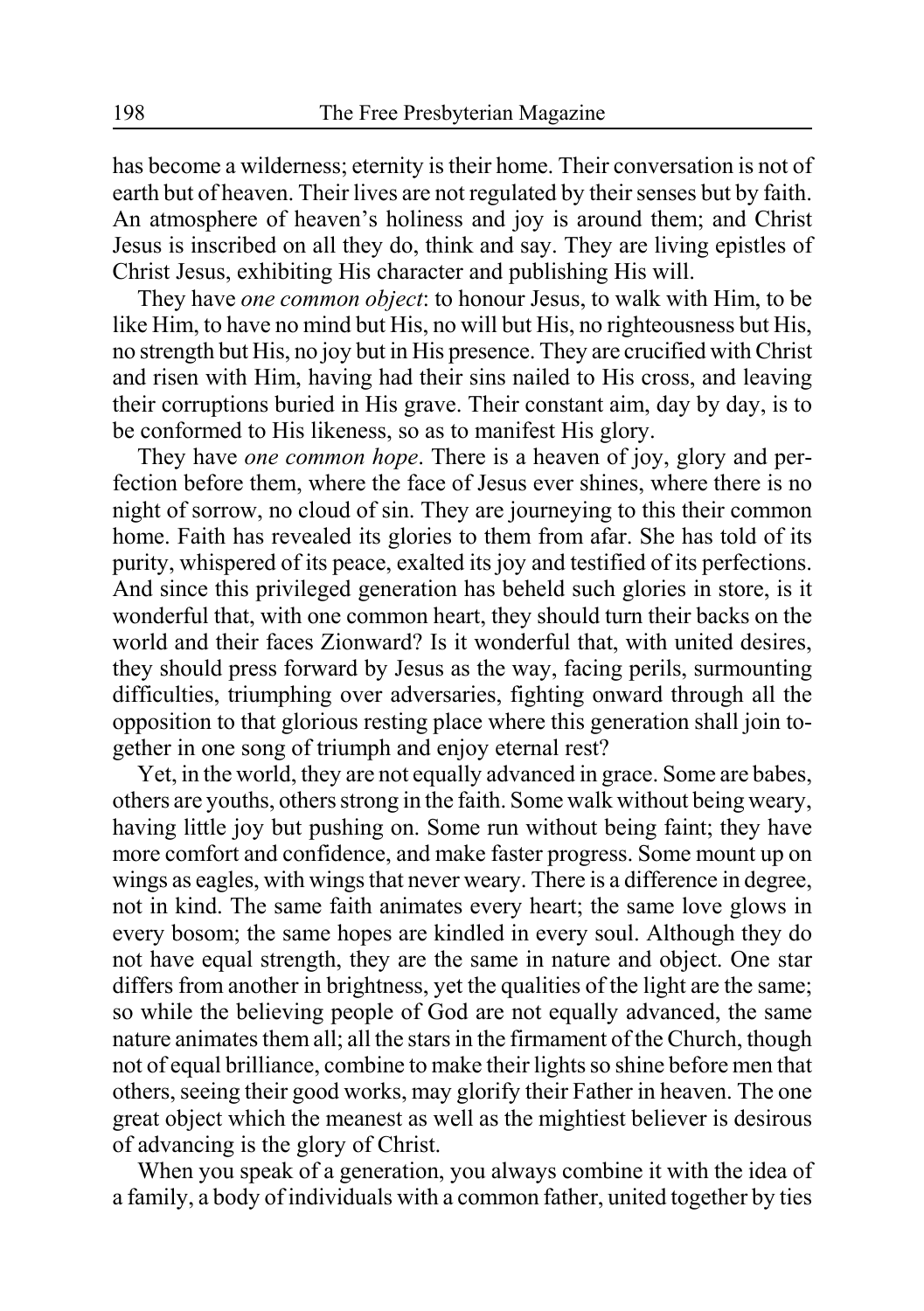of a blood relationship. So the Jews were all one united family of the seed of Abraham. Believers in Christ, you have a more glorious Father, a more illustrious family. He is not your Father by creation alone; you are His children by grace; in Christ Jesus you have been begotten again by the Spirit of God, unto righteousness and true holiness. This is the grand secret of your separation from the world, of your union as a Church: the Holy Ghost has begotten a new nature in you, separating you from all your old nature loved, uniting you to Jesus, and by Him to all that is holy, pure, and heavenly.

You are one with Christ Jesus: members of His body, of His flesh and of His bones – partakers of His nature, animated by His Spirit. You are one in Christ; the same heart throbs through the whole mystical body; the same holy desires and affections animate it; the whole family are united in Him, and consequently united to one another. One is their Father and all they are brethren. All the living Church is one great family, animated by a family spirit, adorned by a family likeness and hasting on to the family home.

Is this not a glorious privilege? Do not deceive yourselves; you do not belong to this generation unless you were begotten again by the Holy Spirit – unless born again "not of blood, nor of the will of the flesh, nor of the will of man, but of God". Unless the saving change has taken place, you belong to another generation: you are of your father the devil. By nature you were animated by his spirit, bore his name, loved his children, did his work. If you are not converted, this is still your condition.

Have you been converted? Does any one say, I do not know? I ask, Have you ever questioned yourselves thus: Am I separated from the world? Am I in love with holiness? Do I love God? Do I long after Jesus? Do I treasure His people? Do I reflect His image? Do I press forward after Him to heaven? Such alone have a right to consider themselves that "chosen generation" of whom God says, "I will be a Father unto you, and ye shall be My sons and daughters".

**2. Why have this generation the character described?** They are chosen to it: "a chosen generation". It is all God's work; none of it is your own. It would indeed have been long before you had chosen anything so pure, so precious, so soul-satisfying as the portion of the believer. *God has chosen this generation for Himself*. Believing brethren, you were chosen, and how?

1. *God chose in His sovereignty*. The foundation of all genuine religion is to believe that we are all created to advance God's glory; and that Jehovah has sovereign authority over all His creatures to advance that object. And the submission appropriate to the creature in God's presence should express itself thus, Lord, glorify Thyself in me according to Thy will; I am ready as Thy creature to fulfill Thy pleasure.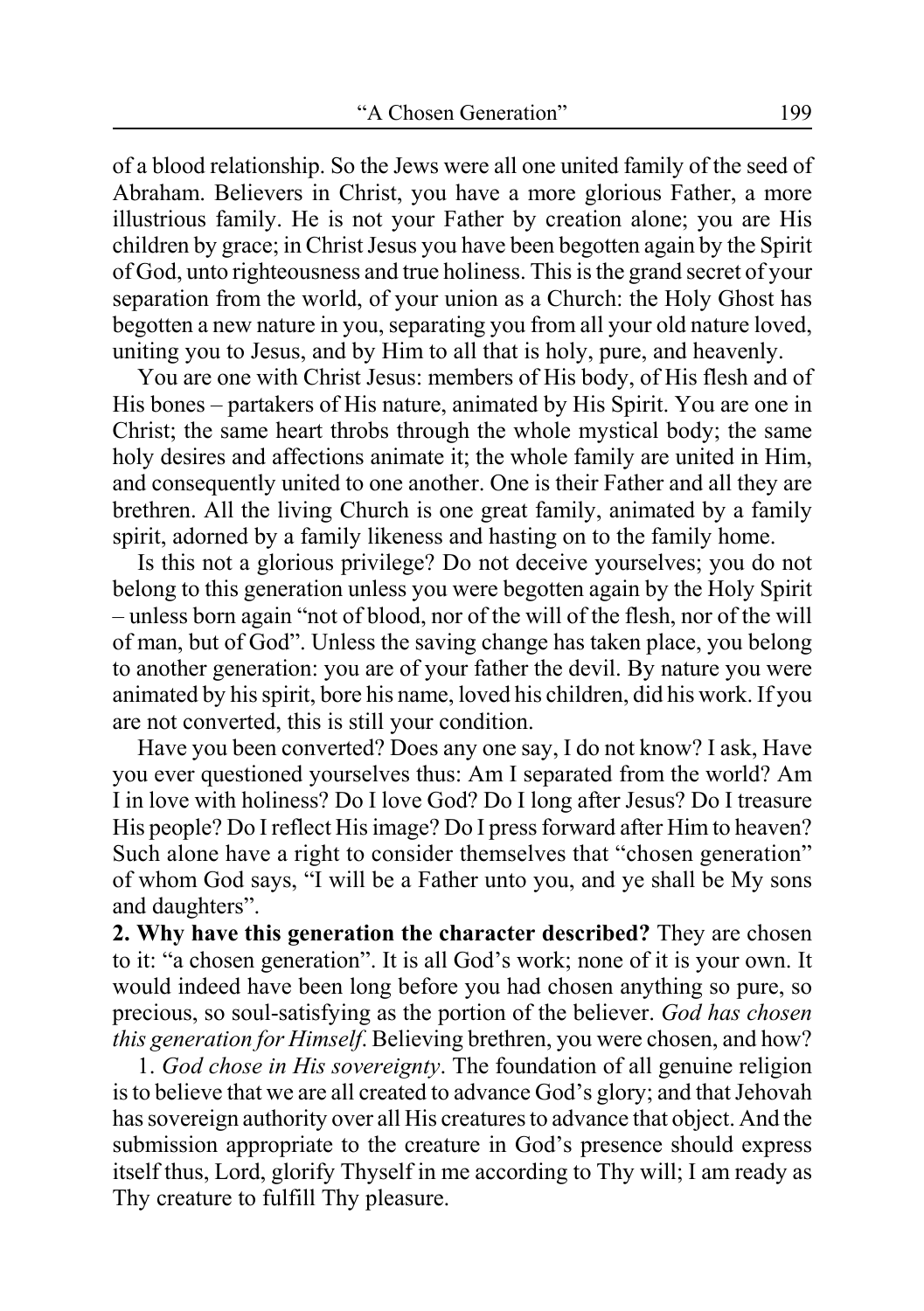In His sovereignty, Jehovah chose a generation for Himself when all had rebelled against Him. He saw the whole earth accursed, the whole race doomed to perdition, the whole universe in rebellion. In His sovereignty He passed by the rebel angels, reserving them under chains of darkness for ever. He passed by myriads of our guilty race, dooming them to eat the fruit of their own ways and be filled with their own devices. Seeing the guilty lying in their blood, He lays His hand on one here and another there, "one of a city and two of a family", and says, Live. Thus He chooses of His own sovereign will and says, I will that you be saved; I will that you escape the fire; I will that you reach heaven; I will that you have life everlasting; I will have mercy on whom I will, and whom I will I make alive.

Jehovah elects them as trophies in His sovereign authority out of a rebellious world. And who will say to Him, What doest Thou? Or who dare assert that He has assumed an authority or exercised a prerogative that is not His? The sovereignty of God, His absolute propriety in His creatures and His absolute authority over them, is a doctrine too little appreciated and too little believed. You will never be happy until you recognise God's hand in all things, until you see God working in everything that occurs – and until you are ready to say, He does all things well. It may often be hard to bear His dealings and difficult to understand them; it may often be long before you see the end from his beginning; but you will never be happy until you are able to see the hand of a sovereign in it all, and amid darkness, clouds, fears and pains to say, "Even so, Father, for so it seemed good in Thy sight".

2. *God chose in justice and holiness*. The language of the believing heart is: He "is righteous in all His ways, and holy in all His works"; but, the carnal man says, How can God pass over one and save another, when all are equally guilty? But who are you, O worm of the dust, that would call the Sovereign of the universe to account? Would He not be just in condemning you? Was not the sin your own voluntary act, and is not damnation your fitting doom? Has He doomed you to one pang more than you deserve?

All are guilty and condemned, and would it not be just in God to allow all to perish in hell for ever? He did so to the apostate angels, and where was the injustice? So He will do with impenitent men, and even souls in perdition dare not say that their doom is unjust. Can it be unjust in Him to allow some to endure the doom which all deserved? Or can it be unjust in Him to save some from the perdition which their sin deserved? Was it unjust to save from falling the angels that kept their first estate, while He left the fallen angels to perish? Was it unjust in Him to choose Abraham and his seed to high privileges, while the rest of the world was left in darkness? Assuredly, where all deserved death, it could not be injustice to choose some to eternal life.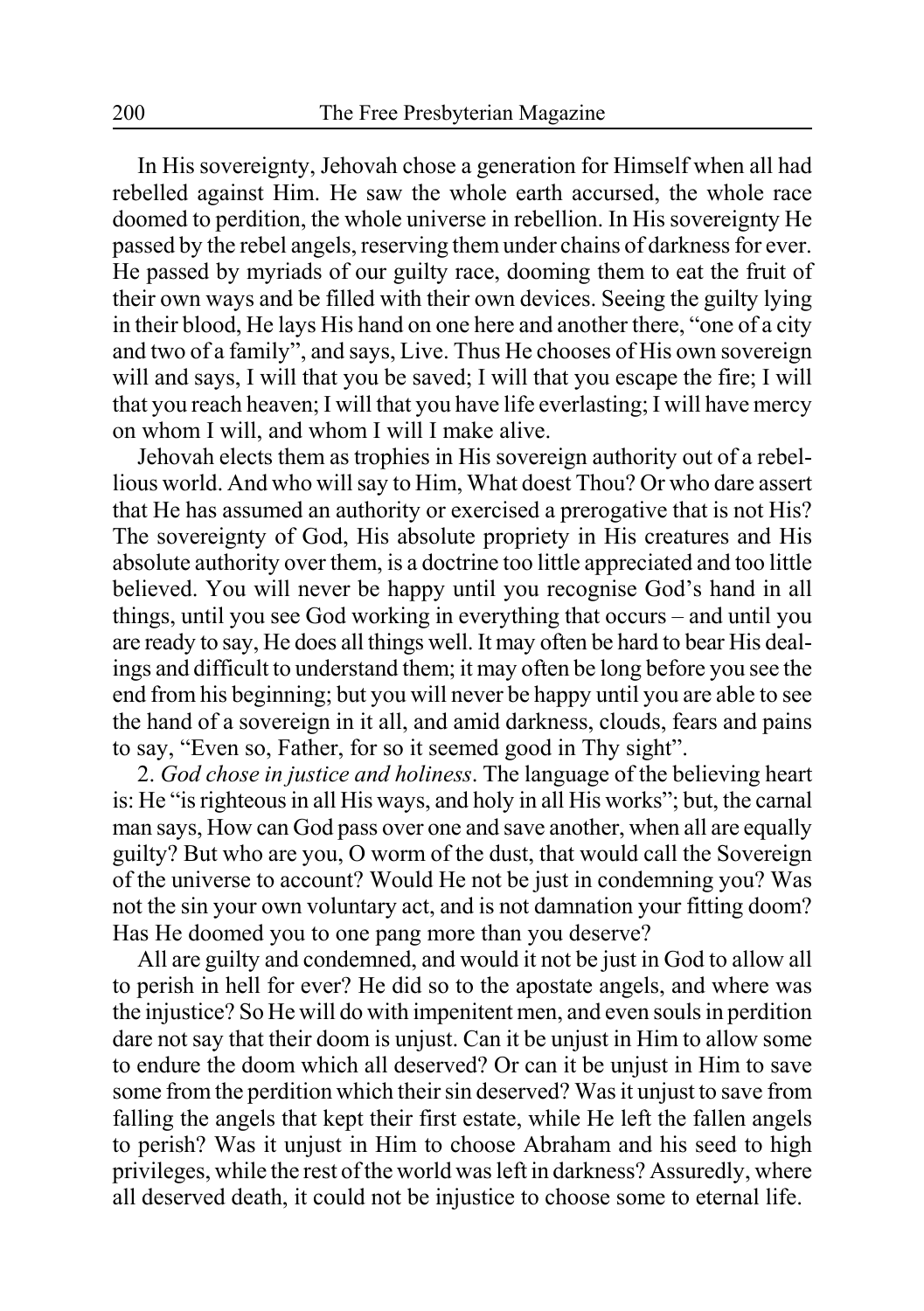See how it is in ordinary matters. If from a thousand traitors who have forfeited their lives, the king grants a free pardon to a few, does this involve any injustice to those that bear the fury of the law they have broken. So no sinner can charge Jehovah with injustice in passing by guilty souls, leaving them to eat the fruit of their own ways, while He saves souls just as guilty, thus proving His sovereign propriety in His creatures. Let every mouth be stopped that would condemn God's justice; let us rather recognise God's justice in harmony with His mercy, the one ransoming souls from death, and the other condemning guilty, unbelieving souls for their iniquities, thereby proving Jehovah's righteous authority in condemning the breakers of His law. Let us then say with Paul: "Hath not the potter power over the clay, of the same lump to make one vessel unto honour, and another into dishonour?"

Yet if God had passed over sin without punishment, He might have been reckoned unjust; if He had pardoned the elected sinner without an atonement, God would have been unjust – not to men, but *to His own holiness, righteousness, truth and law*. The elect could not be saved unless their sins were punished and the law of God avenged. Thus the electing decree ordained the means as well as the end. The souls of the elected were chosen in Christ. He is their covenant Head in grace, as Adam represented the race in the first covenant. And as Adam broke the covenant, and made himself and all his seed covenant breakers, even so, as Christ fulfilled the law, all His seed are reckoned covenant fulfillers in Him. As the first brought sin upon his seed, so the second brought righteousness as an inheritance to His offspring; as the first brought death into the world and all our woe, so the second brought life and immortality; as the first Adam brought the curse and lost the blessing, so the second bore the curse and regained the blessing.

In Jesus, the decree ordained that sin should be punished. In Him the law was honoured, and the holiness of God vindicated. Therefore He is the Lamb slain before the foundation of the world, judicially offered in covenant, virtually offered when the first promise brought the balm of hope to the guilty heart, typically offered in all the sacrifices of the Old Testament, actually offered on the cross of Calvary. When He thus bore "our griefs, and carried our sorrows", when He bowed His head and died for sin, God's justice was more honoured than if every sinner perished for ever.

Look at this work and rejoice. See justice sheathing its sword in Immanuel's bosom, the law visiting His holy soul with its curse, the wrath of Jehovah smiting Him. Then give thanks at the remembrance of God's holiness; give thanks at the vindication of His law and say, My God is a holy as well as a loving God. And when you see justice arming itself against unelected, unbelieving sinners, hide in Christ and take God as your shield.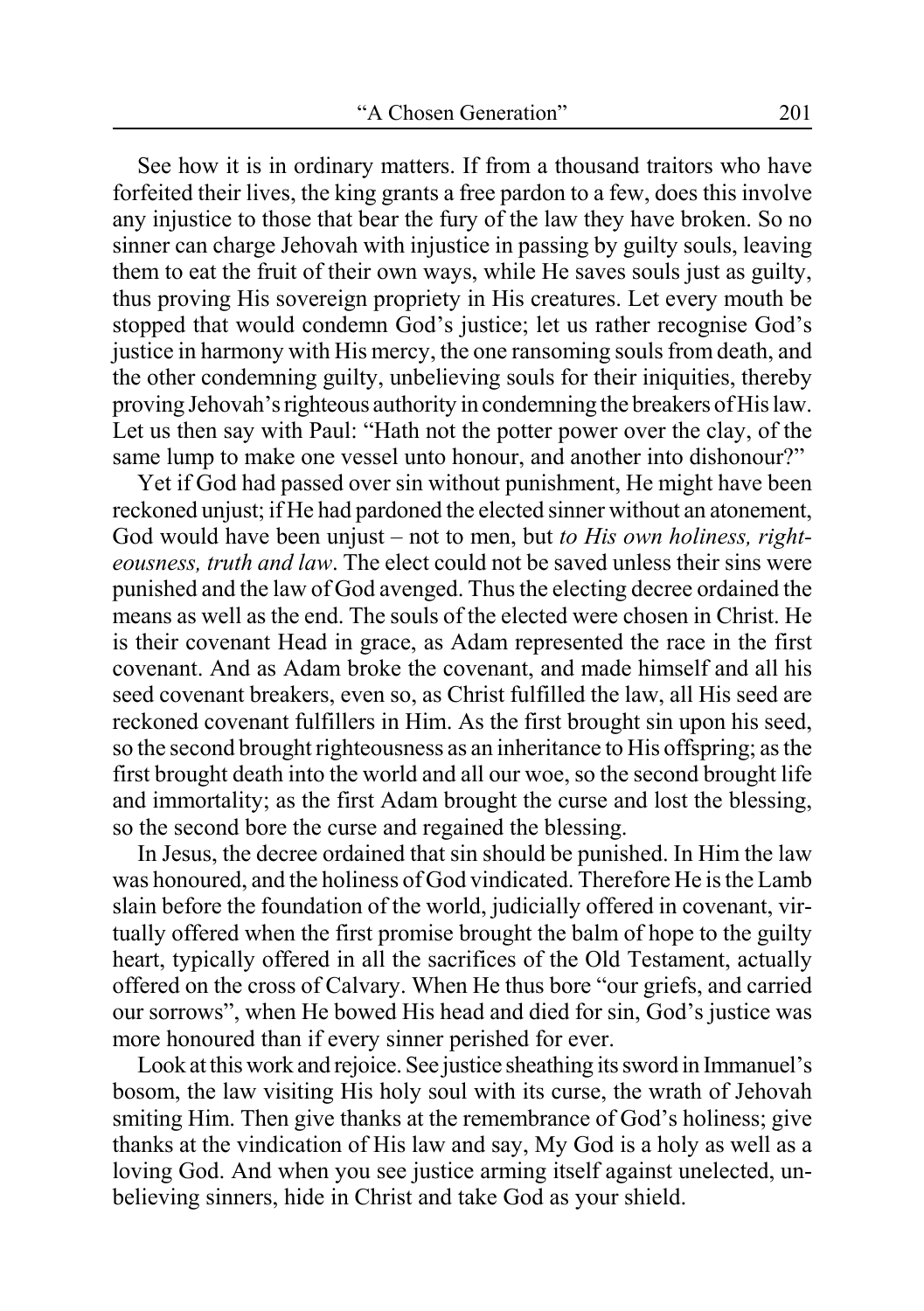3. *God especially manifested His love in the electing decree*. Election is usually, in plan and purpose, ascribed to God the Father; but this is solely because the initial step in executing the decree is the Father's. The act of election is equally also the act of the Son and the Spirit. All the Persons of the Godhead were at one time enacting, ordaining, concurring in and consenting to the act – exercising their independent functions as three divine Persons, and their united functions as one divine essence. While the Father gave His Son, the Son gave His life, and the Spirit devotes Himself to arresting, converting and sanctifying the souls of those ordained to life everlasting.

See now God's sovereign love exhibited in election – His sovereign grace in choosing, His victorious grace in executing. This is the theme of the believer's praise, the source of his joy, what binds him more lovingly to his Lord. When surveying all he was, all he is, and all he hopes to be, well may he say, "By the grace of God I am what I am". It was all of love, of free grace, on God's part – of compassion in His heart, and no merit in us.

God chose you, believers. You had no claim on Him; you had fallen from your holiness when it was in your power to have resisted temptation, and so you could have no claim on Jehovah. Yes, you had a claim on His wrath, a full title to hell. If the unjustified soul was to claim from God his due, what would he ask but wrath and ruin? But such were not His sovereign purposes towards you, believers; in love He chose you to enjoy His love, but not because of anything in you. You had nothing but what was filthy and hateful – all the race was corrupted. Yet then grace came.

God did not chose you, believers, because of works you would do. You were elected to bring forth fruit to God. The works wrought in the believer by the Spirit are not the reason for his salvation; it is electing grace. The worst reprobate in hell, had God seen fit to choose him, would have been as precious a vessel of mercy in God's hands as the brightest soul in glory.

Nor did God choose you because of the works wrought by Immanuel for you. From all eternity God loved the elect. This love was the source of the covenant; the covenant was not the source of the love. It was the love of God that sent the Son, and not the achievements of the Son that begat the love. Herein is love, not that we loved God, but that He loved us, and sent His Son to save lost souls. O that our souls were now lost in wonder, in the heights and depths of this matchless love of God, who thus from all eternity chose a people for Himself, ordaining them in Christ to life everlasting.

Believers, you all have reason to adore this love. The work is all grace. It is grace in the decree; it is grace in the execution of the decree; therefore let grace have all the praise. "Ye have not chosen Me," says Jesus, "but I have chosen you, and ordained you." It is all of sovereign grace in electing, in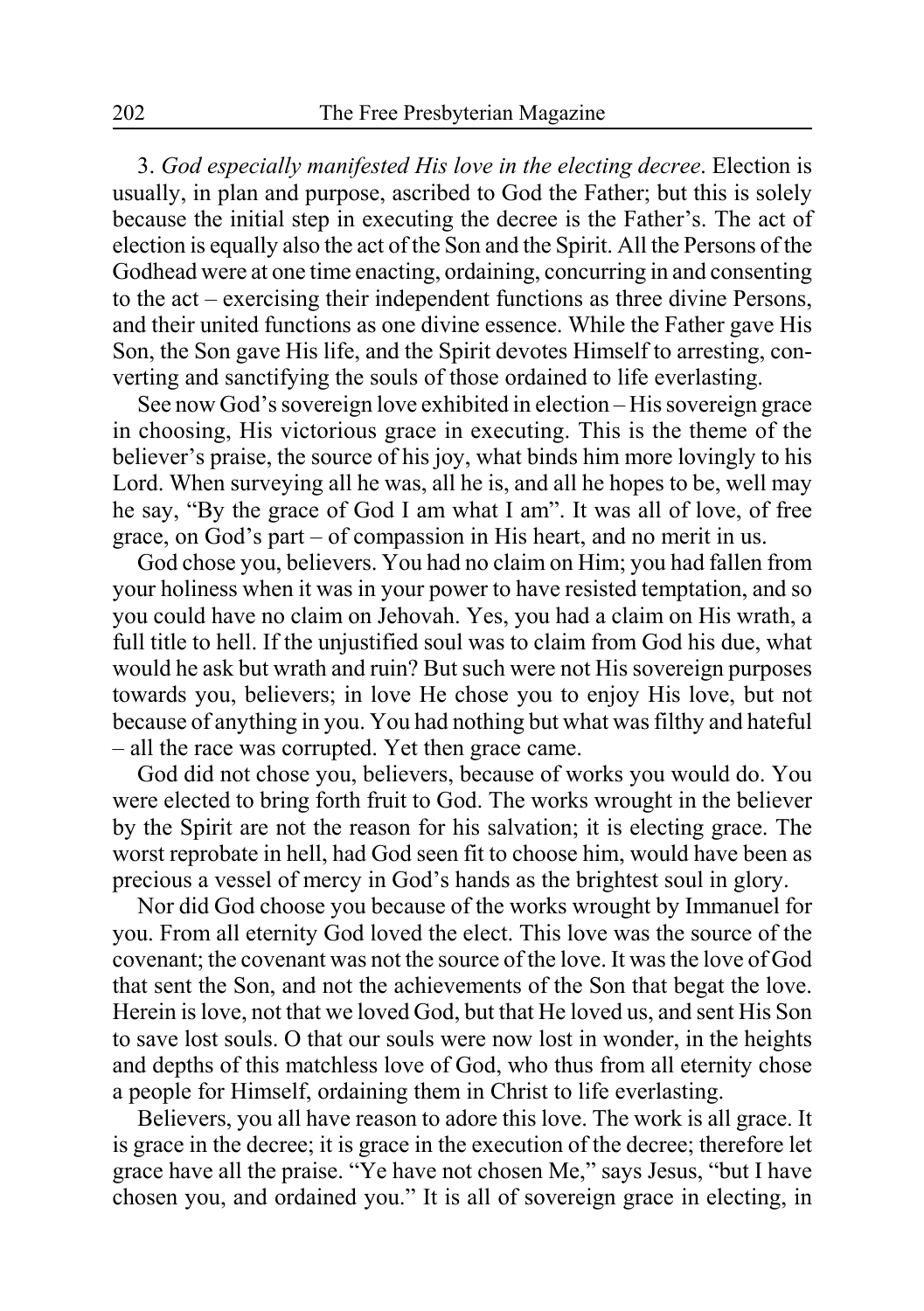converting – grace in issuing the decree and in executing it. Here is free forgiveness, a full salvation; yet, believers, did you not pass by them a thousand times, until the grace of God opened your eyes, ears and hearts, to adore the wonders of electing grace and redeeming love?

Let no one say the decree is past. If I am elected, I am safe; God will accomplish His decree, and I may leave it in His hands! If I am not elected, all my labours are unavailing; my soul is lost. But God has ordained the means along with the end; the end is hidden, you cannot see it, your heart cannot be affected by what is unseen and unknown. But you see the means; He tells you to use them, and He promises to bless the use of the means.

Use the same argument in the ordinary things of life. God has decreed the number of your days. Will you say it is needless to provide food and clothes for your bodies because of this decree of God, leaving God to provide, without any effort of your own? The merchant sends his vessels to the ocean, although the result of the voyage has been decided from eternity. He ventures his treasures and his life, although he does not know but his ship may founder under the first blast of wind.

And what is God's message? Here is a salvation, freely offered without money and without price. Here are means provided by which to find salvation. Here is the blessing promised to all who use the means and seek the salvation. And if you reject the invitation, if you neglect the means, is God to be blamed for your obstinacy? Rather is your damnation not of your own choosing? In all its features, electing grace is to be praised; even the condemned can bring no accusation against it, for it threw no hindrance in their way. Everyone who is redeemed must rejoice in it, confessing that, if electing grace had not chosen him, he would never have chosen God; and if supporting grace would not uphold him, he would never reach heaven.

Now let me put a practical question to you all; press it solemnly to your heart: Are you a chosen generation? Let no one reply, How can we tell? Are you chosen to heaven? Yes, but not first; you are first chosen to holiness; and without holiness wrought in you, you shall never reach heaven. Unless you are a chosen generation, the decree of election can give you no comfort.

Have you received Jesus as your Saviour? If so, remember that they who are Christ's have crucified the flesh. What have you done to prove this? What passions have you curbed, what lust crucified? Search your hearts. If you find something to comfort, you will find much to humble – much sin to be cast out, much corruption to be crucified; all calling for greater earnestness for the comforts and duties of which Paul speaks, "The foundation of God standeth sure, having this seal, the Lord knoweth them that are His. And let every one that nameth the name of Christ depart from iniquity".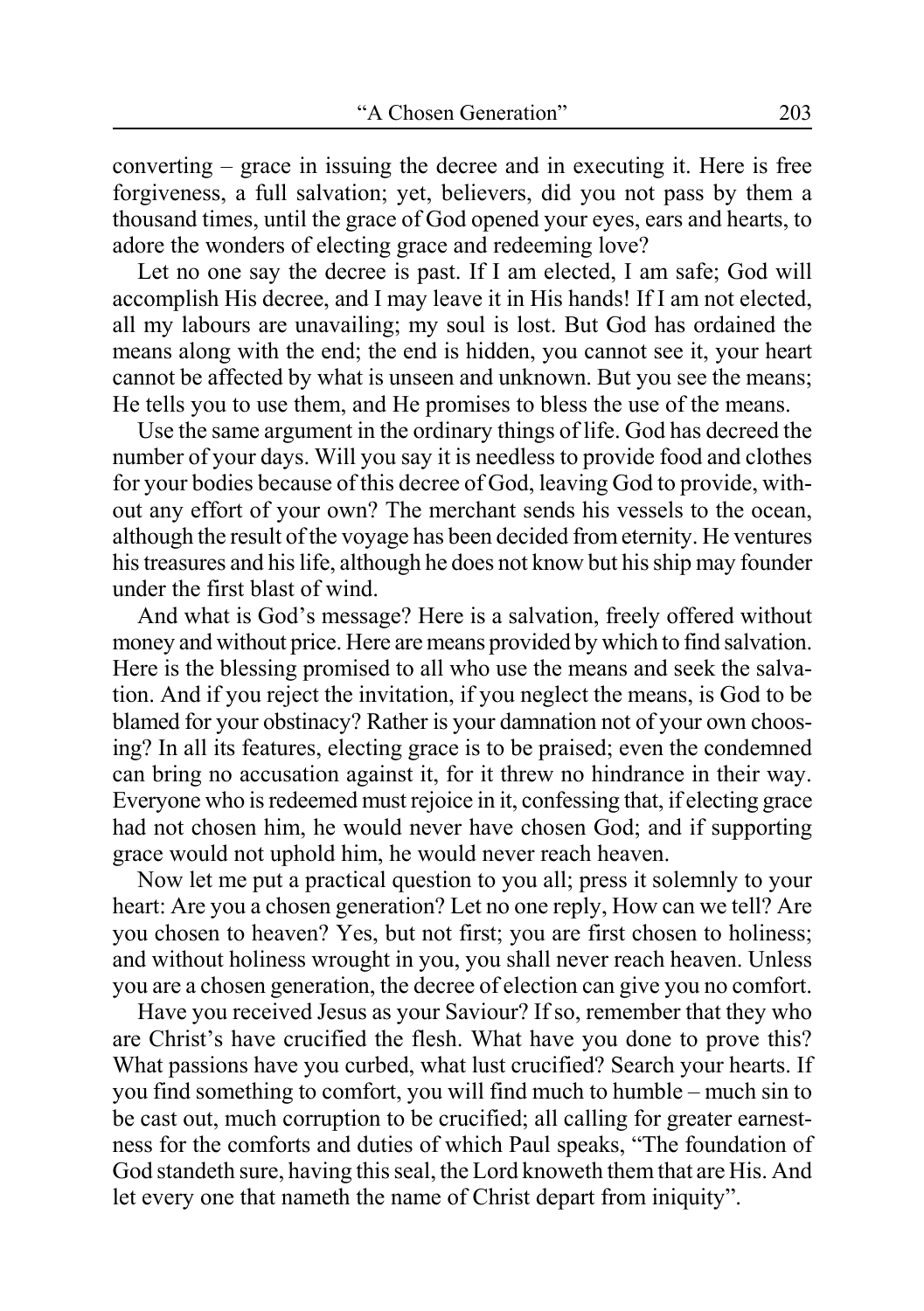# **The Eternal State1**

#### **2. Heaven**

*Rev J R Tallach*

The Holy Spirit was pleased to foreshadow heaven in types in the Old Testament: 1. The land of Canaan flowing with milk and honey was a figure of the supply of good things to be found in heaven.

2. The city of Jerusalem, whose structures, beauties and stability are before us in the Word, will be far more perfect in glory when the types are spiritually fulfilled as in Revelation 21: "I John saw the holy city, new Jerusalem, coming down from God out of heaven, prepared as a bride adorned for her husband"  $(v 2)$ .

3. The tabernacle of Moses and the temple of Solomon foreshadowed the temple of glory (Rev 21:3). The redeemed, when glorified, will be with God for ever.

4. The Sabbath is a type of the eternal Sabbath to be spent in heaven, in which the saints will rest in their God from sins and from the fight of faith in this world. "There remaineth therefore a rest to the people of God" (Heb 4:9). It is a heavenly and eternal rest from every evil, with all joy and peace.

God is in heaven, as His royal palace, in which He displays His glory in an eminent manner. In heaven there is a richer display of God's glory and grace. As the Israelites turned towards the ark and the temple in Old Testament times because the Lord specially displayed His glory there, so we of the New Testament age ought to look towards heaven and meditate on it.

It is called "the third heaven" (2 Cor 12:2), "the heaven of heavens" (1 Ki 8:27) and "paradise" (Lk 23:43), "whose builder and maker is God" (Heb 11:10). Heaven is bright, "for the Lamb is the light thereof" (Rev 21:23); it is incapable of failing, as it rests on the finished work of Christ (Eph 4:10); it is constituted far above the visible heavens by the One who said, "I go to prepare a place for you" (Jn 14:2); it is the hope of the believer as a place flooded with the light of Christ; it is secure as resting on the promises of the One who cannot lie. Little wonder that Jonathan Edwards speaks of eternal embraces and eternal joys. Heaven, for him, is also a place in space and to this place the soul of the penitent thief went.

The locality of heaven seems to follow from the doctrine of the resurrection since bodies occupy space and can only be in one place at one time. It is the place from which Christ descended and to which He ascended. The voice of the Father came down from heaven commending the Son, and from heaven the Holy Ghost was poured out at Pentecost. "The new heavens and <sup>1</sup>The first section, in last month's issue, of this Theological Conference paper dealt with hell.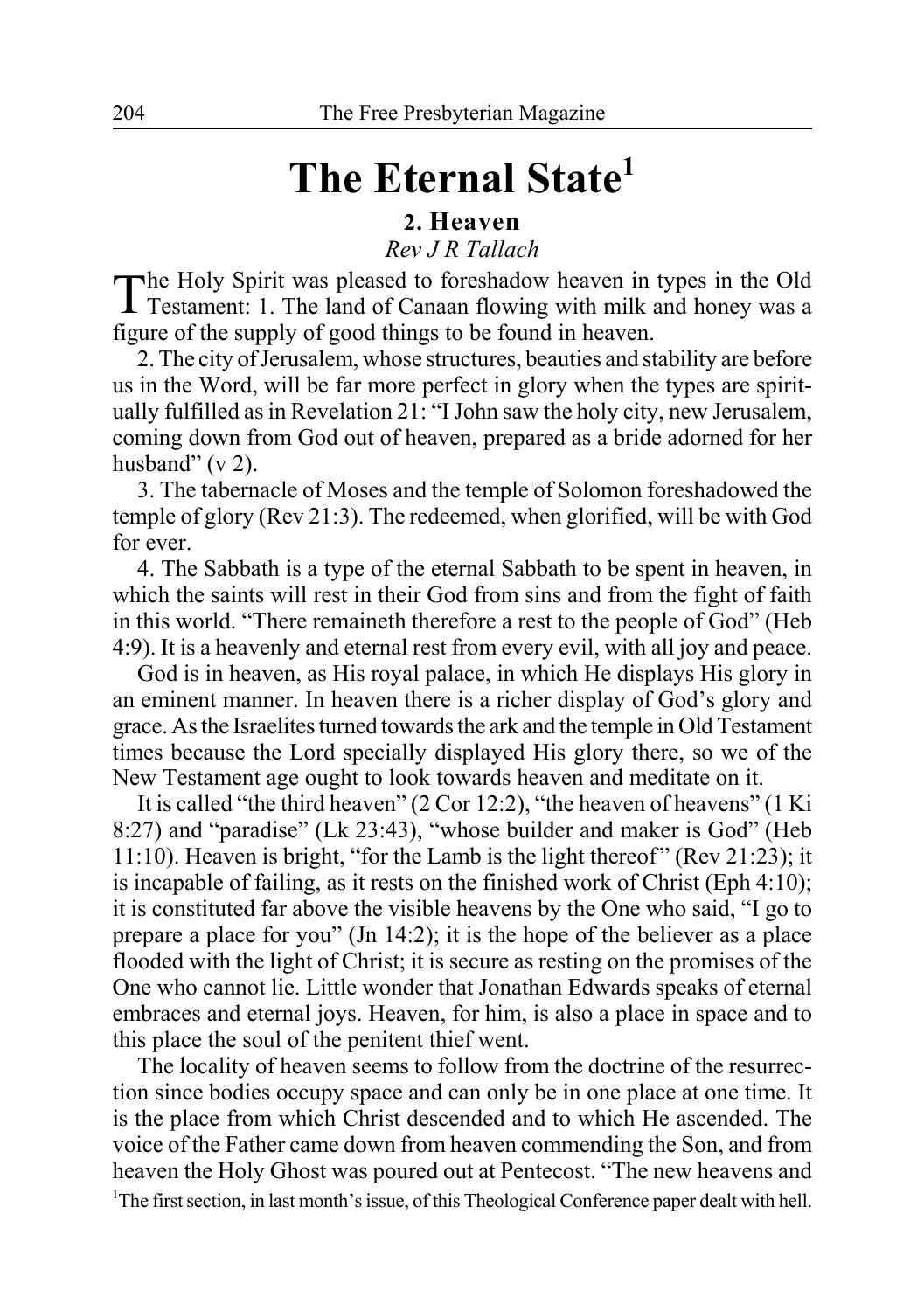the new earth" cannot be heaven, because heaven never changes and cannot be moved, whereas the earth is in constant motion. At the same time heaven is capable of increasing glory – just as the body of Christ, His blood-bought people, are capable of an increase of glory. Eternity is begun in the soul's experience at the death of the believer and will be fully consummated in the whole man as to soul and body after the resurrection.

Both the vision of God and the love of God are involved in the blessedness of heaven. "For now we see through a glass darkly; but then face to face: now I know in part; but then shall I know even as also I am known" (1 Cor 13:12); "sight" (2 Cor 5:7, 1 Jn 3:2); "love" (1 Jn 4:16). The three elements which come together are sight, love and joy, and these three give rise to the glory of heaven. Sight perfects the intellect, love the will, and joy the conscience. Sight answers to faith as the substance of things hoped for. Love is perfected in those whom God first loved (1 Jn 4:19). Joy answers to hope, and comes with the things hoped for. "For we know in part, and we prophesy in part. But when that which is perfect is come, then that which is in part shall be done away (1 Cor 13:9,10).

From this communion with God will arise the glory with which the saints are endowed in heaven, both as to soul and body: as to the soul, perfect knowledge and holiness, and as to the body a removal of all weakness, misery or pollution arising from sin and our natural life here, leading to what Paul calls "a far more exceeding and eternal weight of glory" (2 Cor 4:17). "And God shall wipe away all tears from their eyes; and there shall be no more death, neither sorrow, nor crying, neither shall there be any more pain; for the former things are passed away" (Rev 21:4).

**Degrees of blessedness in heaven.** Edwards writes, "The saints are like so many vessels of different sizes cast into a sea of happiness where every vessel is full". All the pollution that attends acts of faith will be hidden and, where there is the least sincerity, it is precious in God's sight and will be honoured on the Day of Judgement. The pollution is hidden in the sense that it is atoned for by the sacrifice of Christ. The saints are like vessels of different sizes, but it is of God's sovereign good pleasure to determine the largeness of the vessel.

Degrees of glory may be argued from the following Scriptures:

1. "And they that be wise shall shine as the brightness of the firmament; and they that turn many to righteousness as the stars for ever and ever" (Dan 12:3). Thus eternal life is promised to all the pious in common, but to those who instruct others in the knowledge of God particularly, there is a greater glory and brightness in eternal life.

2. "There is one glory of the sun, and another glory of the moon, and an-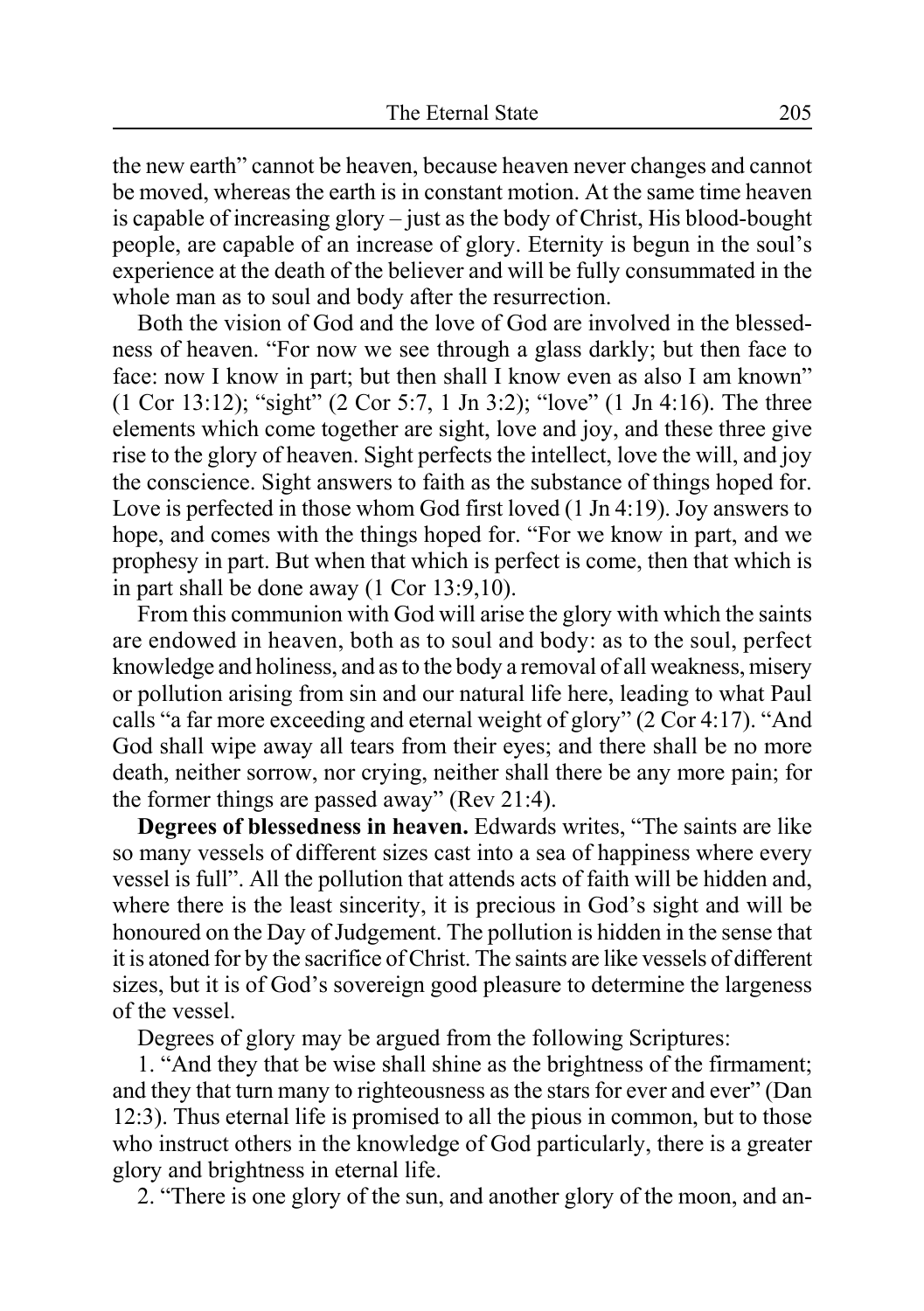other glory of the stars: for one star differeth from another star in glory. So also is the resurrection of the dead. It is sown in corruption; it is raised in incorruption" (1 Cor 15:41,42). Here the Apostle uses the diversity of the stars and other heavenly bodies as an illustration of diversity among the saints in heaven. Just as these heavenly bodies differ among themselves in degree of beauty, so the saints after the resurrection will differ greatly, not only from themselves as they were, but also from each other in degrees of splendour.

3. "If any man's work abide which he hath built thereupon, he shall receive a reward. If any man's work shall be burned, he shall suffer loss; but he himself shall be saved; yet so as by fire" (1 Cor 3:14,15).

Leaders in the Church of Christ are likened to builders and divide into two classes: first, those who build a solid doctrinal building in harmony with the foundation itself; and second, those who use the stubble of vain or useless doctrines. Paul says that, however long the work of the builder may be concealed, the day will come when it will be tried with fire. Then the work of the doctrinally-sound builder will stand and "he shall receive a reward". The work of the unsound builder is burned (that is, is judged vain and worthless) and "he will suffer loss" and receive no reward though "he himself shall be saved, yet so as by fire" – that is, he will retain his salvation since the foundation is sound. He will be saved, yet with difficulty, as one who escapes a fire. In 2 Corinthians 9:6, sowing sparingly and sowing bountifully have their corresponding outcomes, and the parable of the pounds in Luke 19: 11-27 demonstrates that rewards at Christ's coming will be commensurate with faithfulness in the things of the gospel in this life.

The patriarchs, prophets, apostles and faithful are given a special place of honour in heaven. "The beggar died, and was carried by the angels into Abraham's bosom" (Lk 16:22). "And the wall of the city had twelve foundations, and in them the names of the twelve apostles of the Lamb" (Rev 21:14). In addition Elijah and Moses were seen on the Mount of Transfiguration with the Lord. The Thessalonians would, Paul said, be his hope and joy and crown of rejoicing at the coming of the Lord (1 Th 2:19). Some also think that the Lord's reference to "many mansions" in John 14:2 speaks not only of numbers but of diversity of glory.

The teaching of all of the above would lead us to believe in degrees of blessedness in heaven.

**Growth of the saints in heaven.** Edwards believed that the saints grow spiritually in heaven. They will have "glorious rewards in heaven at death."<sup>2</sup> They will go on to new-found discoveries and eternal progress but in their intermediate state between death and resurrection, seeing through the glass 2 Quoted in John Gerstner, *Jonathan Edwards on Heaven and Hell*, Baker, 1980, p 24.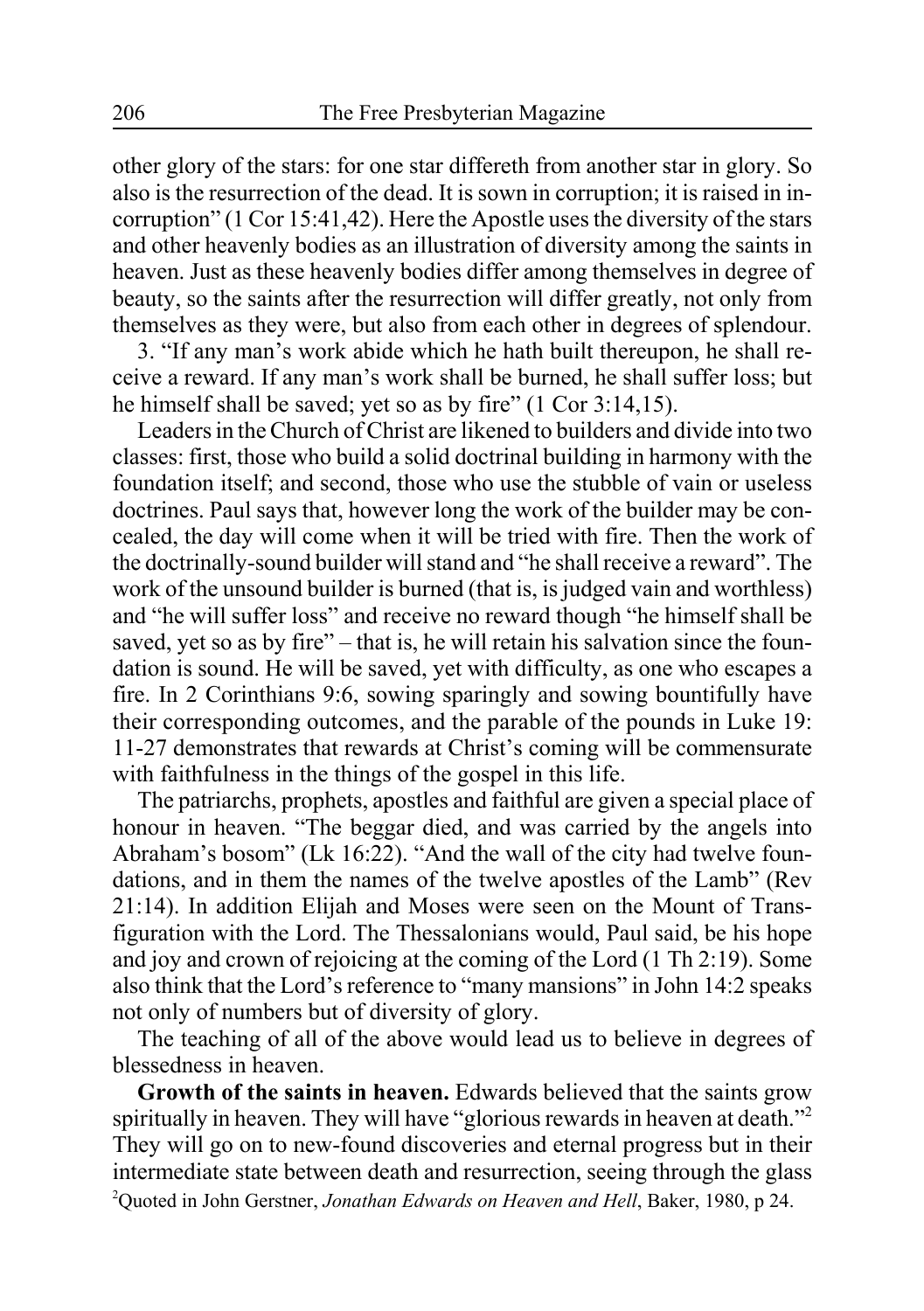of Christ's glorified human nature and His works of redemption, they await the judgement day (Rev 6:9,10). At the resurrection the bodies of the saints will become "refined bodies". The renewed mind will be a conduit of pleasures through the body. Every faculty will be "an inlet of delight".

There is both change and growth in heaven, but that change is within the saints. There is perfect rest, yet more activity than here on earth. Edwards has several reasons for maintaining this: (1.) Man is a rational creature and must be rationally happy. (2.) They will see the lost in their lostness and appreciate heaven. (3.) The remembrance of their own sins will generate growth in gratitude. (4.) Increasing knowledge of the work of redemption will again increase gratitude. Edwards says, "In heaven it is the direct reverse of what is on earth; for there [in heaven], by length of time, things become more and more youthful; that is, more vigorous, active, tender and beautiful". As Edwards says, "The saints will be in their natural state of union with their bodies, glorious bodies, bodies perfectly fitted for the uses of the glorious soul".

The body of Christ will be perfect. The only other party present at the wedding is the bride, in all her loveliness. Then the Mediator will have triumphed over His enemies. Christ will have obtained the full end of His work. God will make more abundant manifestations of His glory. The wedding day will have no end. The highest point of the saints' blessedness is that they will see God.

# **Revival in Moulin1 1. Attaining Confidence in the Love of Christ**

#### *Alexander Stewart*

The inhabitants of the Highlands have the Scriptures in Gaelic, their native tongue. The New Testament, the Book of Psalms,<sup>2</sup> and *The Shorter Catechism* have been long read in the schools. By these means the people in this part of the country had some knowledge of the principal events in the

1 Reprinted, with editing, from *The Free Presbyterian Magazine* for 1913. It was written in 1800 in the form of a letter to David Black of Edinburgh and published as *Account of a Revival of Religion in the Highlands*. Stewart was then parish minister of Moulin, of which Pitlochry is the main town, but later minister of Dingwall and of the Canongate church in Edinburgh. He speaks of "written notes" by which his memory was assisted in writing the letter, of which this article is the first part. Stewart's son, also Alexander, was minister of Cromarty and author of *The Tree of Promise* (reprinted by Free Presbyterian Publications). <sup>2</sup>Editor's note: These are the Psalms in metre; the complete Old Testament in Scottish Gaelic was only published in 1801. Stewart himself was involved in the work of translation.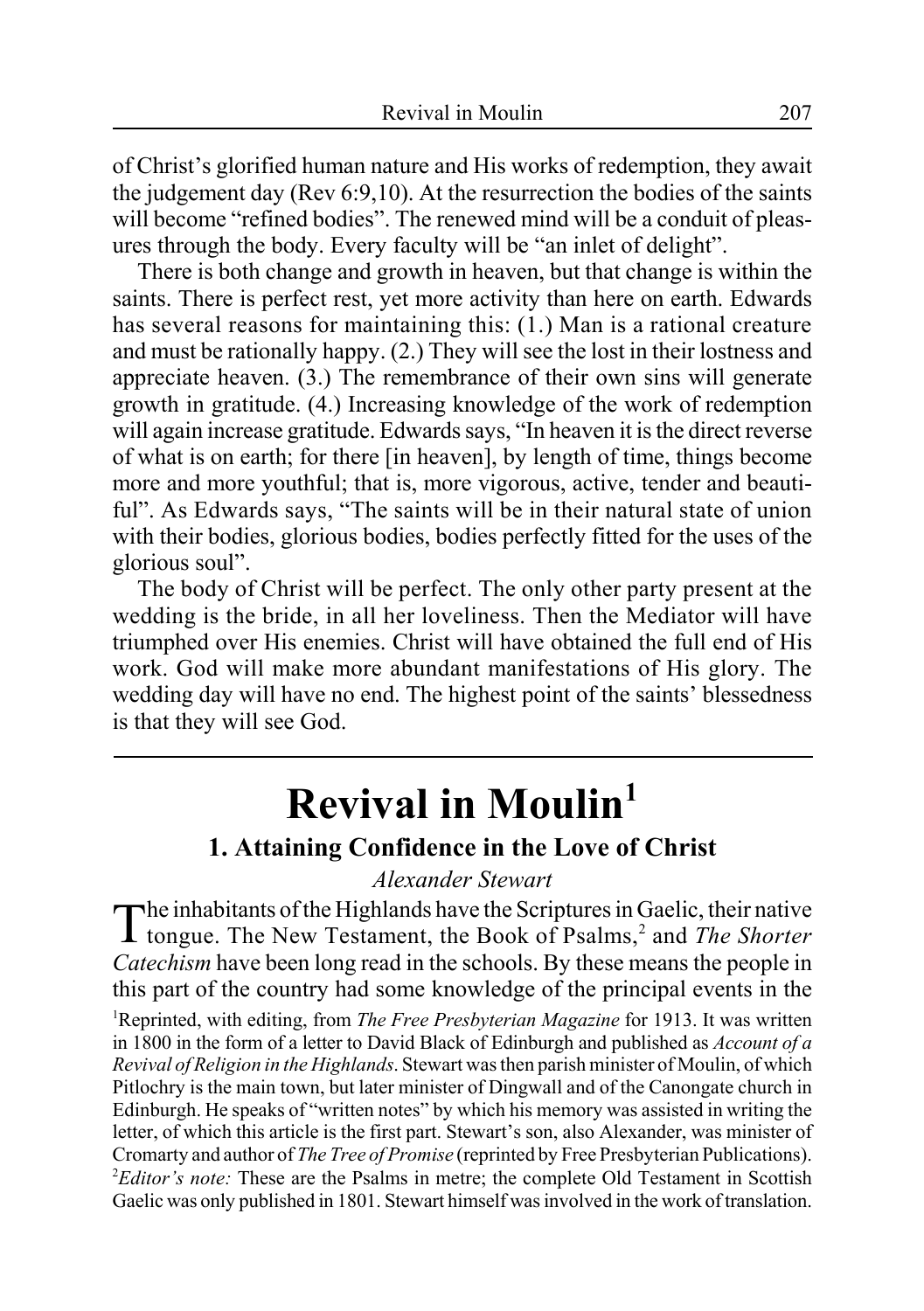history of the creation and fall of man, and of the Saviour's life, death, resurrection and ascension. They knew also some of the outlines of Christian doctrine, but in general their knowledge of the principles of Christianity was superficial and confused, and their religious opinions were erroneous in many important points.

Very few indeed knew the way in which the gospel informs us that a sinner may be reconciled to God. The opinion of their own works recommending them to the favour of God, and procuring a reward from His bounty, was almost universal. It showed itself in their ordinary speech, in their common remarks on more solemn occasions, and in almost every religious sentiment that was uttered. Their apprehensions of the demerit and consequences of sin were exceedingly defective. I have heard many on a sickbed – after acknowledging in common form that they were sinners – deny that they ever did any ill. And in the view of death they have derived their hopes of future happiness from the reflection that they had never wronged any person. Very few seemed to attach any meaning to their words when they said that they expected pardon for Christ's sake.

Being without the true knowledge of God, of Christ, of the gospel, of their own character and state, they lived – as might be expected – to themselves and to the world. They were not indeed addicted to open vice, if we except lying and swearing. They were rather distinguished for sobriety, industry and peaceable behaviour, but they were destitute of religious principle. Men may love and adore an unseen God, but they cannot love or serve an unknown God. They may dread pain or death or eternal misery, but that is not to fear God. Our people were strangers alike to the true fear and the true love of God. They had evidently little concern about the present or the future state of their souls. They attended church, partook of the sacraments, and rested from their work on the Sabbath. But these outward observances were almost the only appearance of religion. There was little reading of the Scriptures at home, little religious instructing of children, hardly any family worship, no religious conversation, no labour of any kind "for the meat which endureth unto everlasting life". Even on the Lord's Day, most of the time was spent in loitering, visiting and worldly talk, and on other days religion was scarcely thought of.

In narrating the means by which the people were brought to pay more serious attention to their eternal interests, it is necessary to say something of my own case. I was settled minister of this parish in 1786, at the age of 22. Although I was not a despiser of what was sacred, I felt nothing of the power of religion on my soul. I had no relish for its exercises, nor any enjoyment in the duties of my office, public or private. A regard to character, and the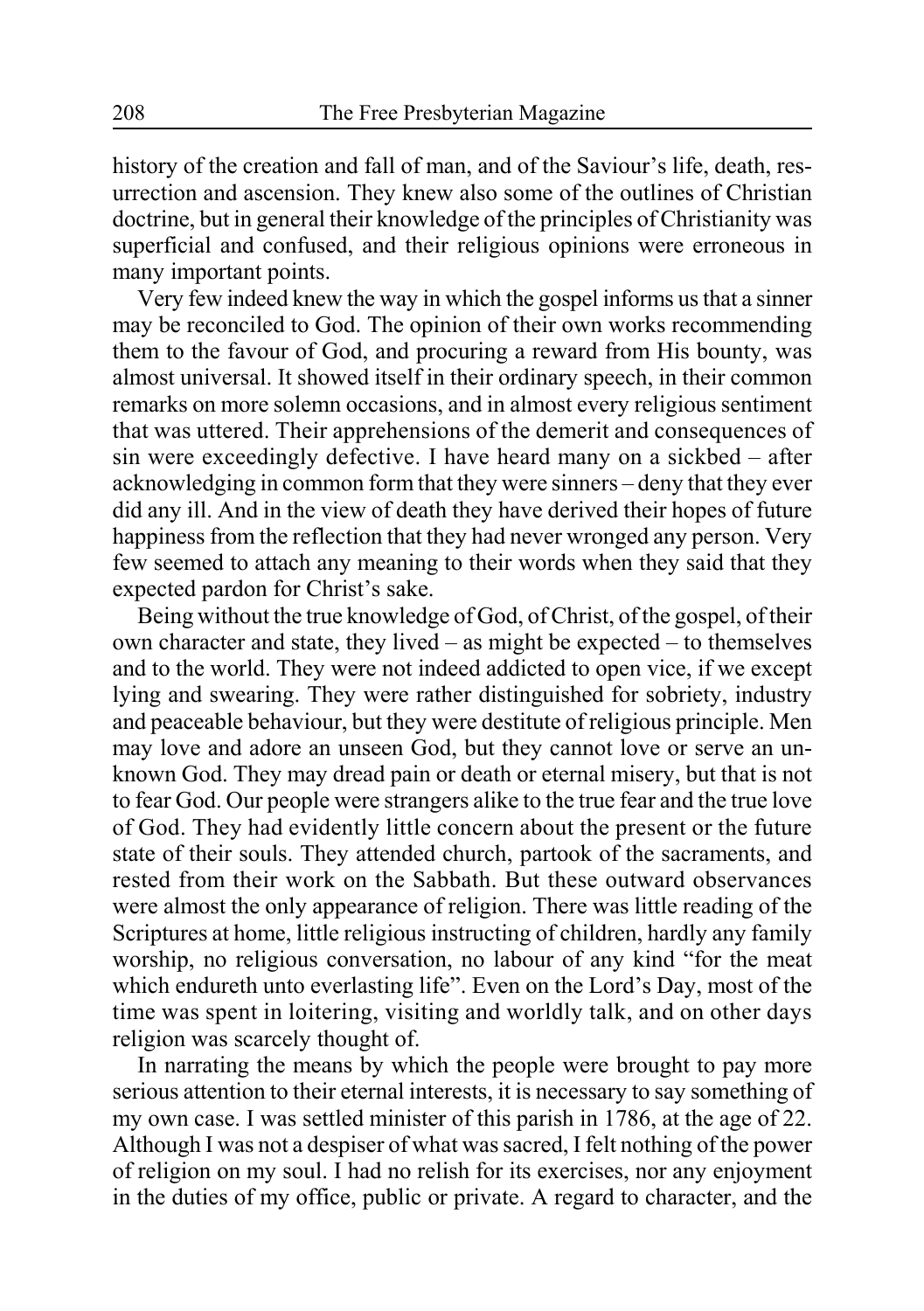desire of being acceptable to my people, if not the only motives, were certainly the principal motives, that prompted me to any measure of diligence.

I was quite well pleased when a diet of catechising was ill attended, because my work was over sooner; and I was always satisfied with the reflection that, if people were not able or did not choose to attend on these occasions, that was no fault of mine. I well remember that I often hurried over that exercise with a good deal of impatience, to get home to join a dancing party or read a sentimental novel. My public addresses and prayers were for the most part cold and formal. They were little regarded by the hearers at the time, and as little recollected afterwards. I preached against particular vices and promoted particular virtues. But I had no notion of the necessity of a radical change of principle, for I had not learned the meaning of those assertions of Scripture: "The carnal mind is enmity against God"; "If any man be in Christ, he is a new creature"; and, "Except a man be born of water and of the Spirit, he cannot enter into the kingdom of God". I spoke of making the fruit good, but I was not aware that the tree was corrupt, and must itself first be made good, before it could bear good fruit.

The people, however, were satisfied with what they heard, and neither they nor I looked further. Almost the only remark made by anyone on the discourse, after leaving church, was, "What a good sermon we got today!" to which another would coldly assent, adding, "Many good advices do we get, if we did but follow them". Such a heartless compliment was all the use made of the discourse and, I believe, all the fruit of my preaching. The hearers readily gave me credit for a desire to do my duty, and they as readily took credit to themselves for a willingness to be taught their duty. But whether any improvement was actually taking place, or whether there was any increase of the fruits of righteousness, was what gave neither minister nor people much concern.

If there was anyone in the parish at that time who lived a life of faith, under the influence of pure evangelical principles, I did not know them, nor was I qualified to discern and understand what spirit they were of. I have since had reason to believe that there were a very few spiritually-minded persons, but their life was hidden and all but one or two of them had left this world before they could acknowledge me as a brother. I was in a great measure ignorant of the doctrines of Christianity: the corruption of the human will, the fullness and freeness of the redemption which is in Christ, justification by faith, and the necessity of the Holy Spirit's work on the human soul. And what I knew not myself, I could not declare to others.

I never thought of praying for God's direction in my search after divine truth. I believe I had read the *Confession of Faith* of our Church before I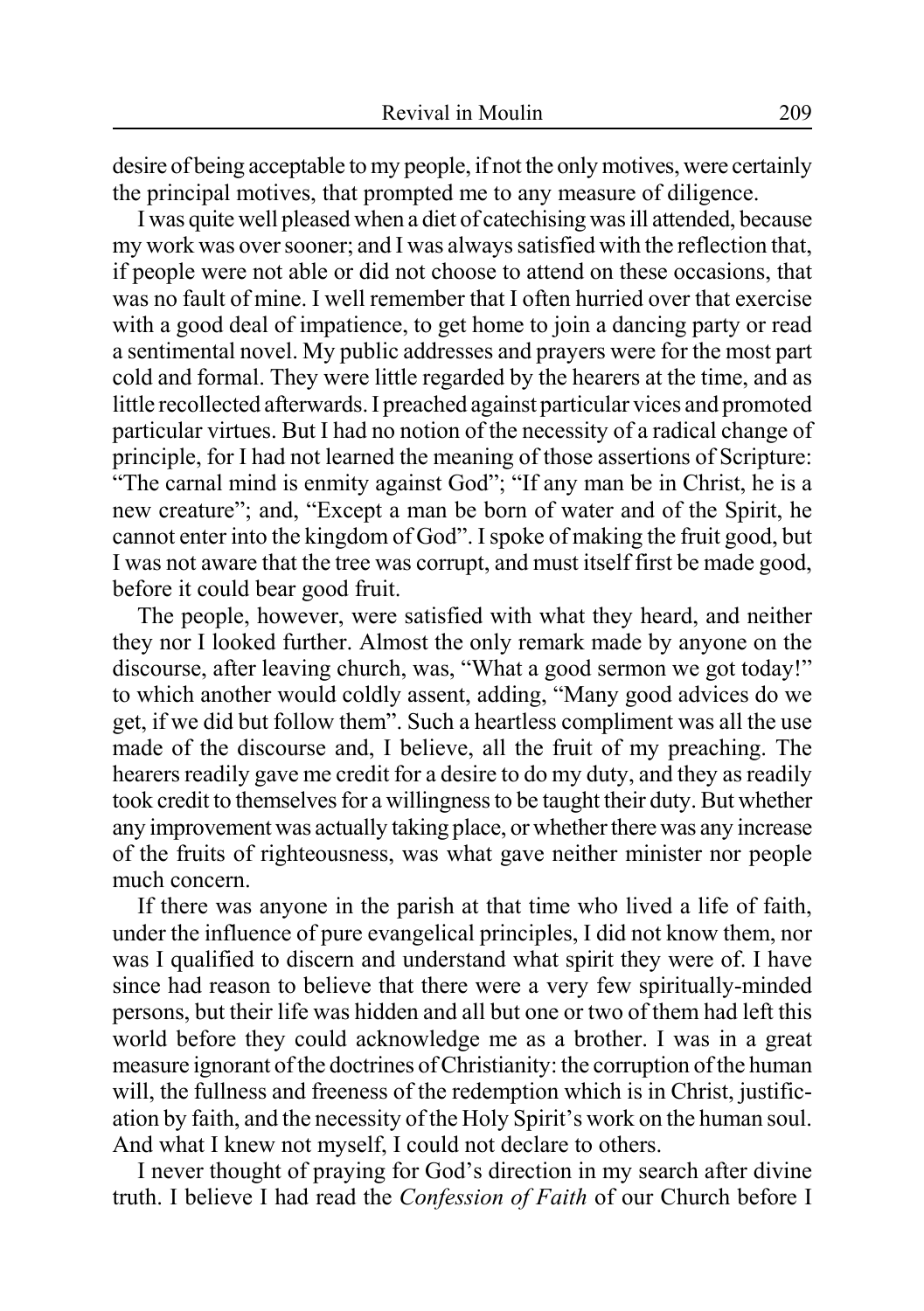declared my belief of its contents, but I had taken little pains to compare it with the Scriptures. I certainly did not distinctly understand many propositions contained in it, nor was I at all convinced of the truth of them. Yet I do not remember that I had any scruples about subscribing it as the confession of my faith, or about declaring my assent to it solemnly in the presence of the congregation whereof I was about to take the pastoral charge.

While I was yet ignorant of the truth and unacquainted with Christian experience, two persons applied to me for advice who were under conviction of sin and terrors of conscience. They supposed that a minister must of course be a man of God, and skilled in administering remedies for the diseases of the soul. They were widely mistaken in their judgement of me, for I had learned less of the practice than of the theory of pastoral duty. I said something to them in the way of advice, but it brought them no relief. They were, however, under the care of the good Physician. He applied His own balm to their wounded spirits and healed and bade them live. Being progressively and effectually taught of God, they are both now established, judicious Christians. These are the first that appear to have been converted since I came to Moulin, but they cannot be reckoned the fruits of my ministry.

The Lord was now preparing to gather to Himself a fuller harvest in this place. He might have removed me out of the way as a useless encumbrance, or rather an intervening obstacle, and subjected me to the doom of the unprofitable servant. But He was graciously pleased to spare me and visit me in mercy, and even to employ me as one of His instruments in carrying on His own work. Glory to His name, who commanded light to shine out of darkness! The writings of pious men which were put into my hands by one or another Christian friend were made the means of making me acquainted with the truths of the gospel. Among these I may mention the works of John Newton and Thomas Scott as eminently useful to me. I was slow in receiving the doctrines maintained by these writers. By degrees, however, I was persuaded that they were agreeable to Scripture and that no doubt they must be admitted as true.

I therefore did not dare preach anything which I conceived to be directly contrary to these doctrines, but I brought them forward rarely, incorrectly and with awkward hesitation. The trumpet was sounded, but it gave an "uncertain sound". My preaching now consisted of a mixed kind of doctrine. I taught that human nature is corrupt and needs to be purified, that righteousness cannot come by the law, that we cannot be justified in the sight of God by our own works; that we can be justified only by the righteousness of Christ, imputed to us and received by faith. But in explaining the nature of saving faith, I conceived it as including many of its effects – not only a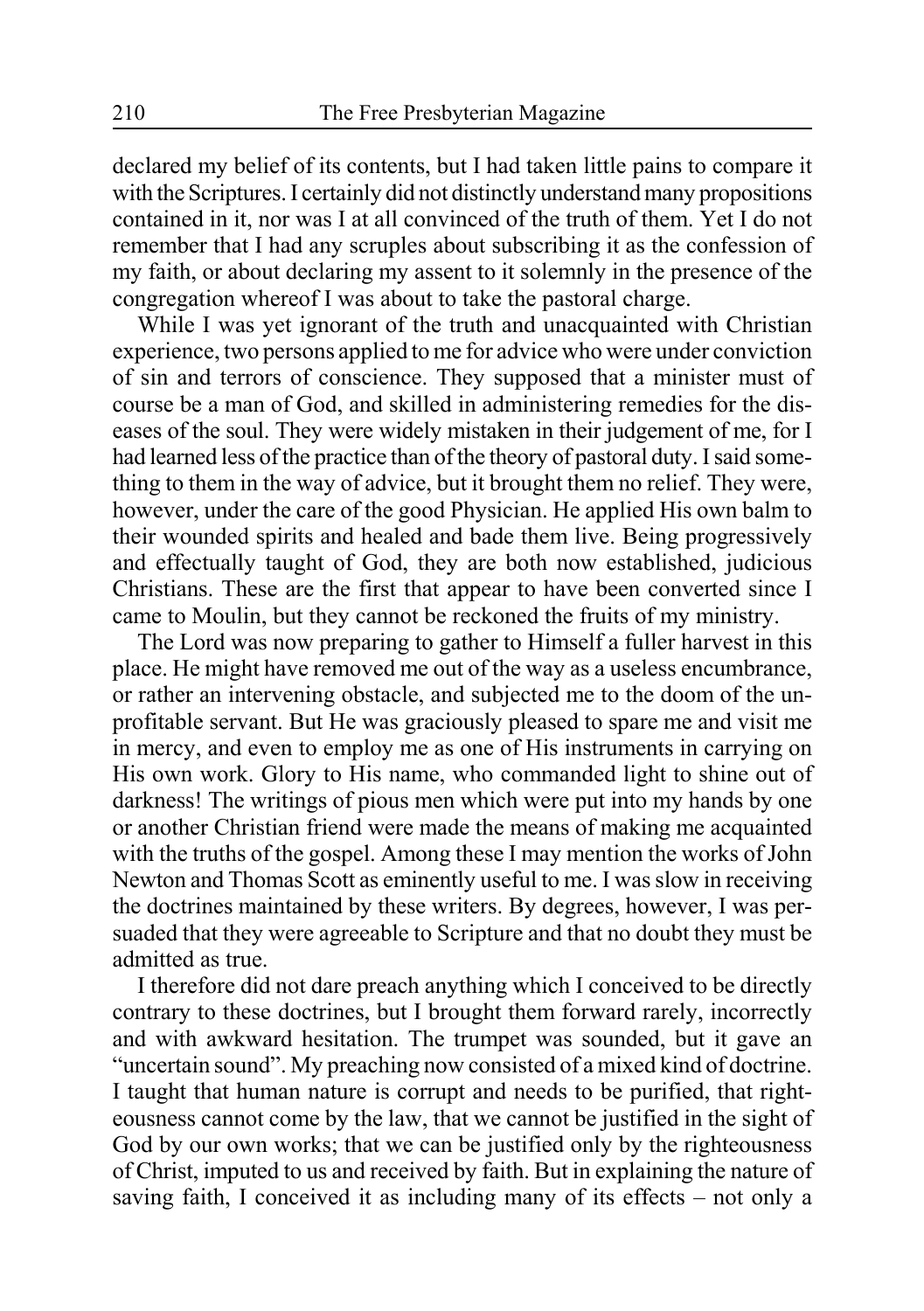cordial acceptance of the plan of redemption by a Mediator but also ardent gratitude to God our Saviour on account of that redemption, devotedness to His service, good will to our brethren of mankind – in a word, every pious and benevolent disposition of heart. I thought and taught that, on possessing *this* faith, we should, because of it, have an interest in the redemption purchased by Christ and consequently be accepted by God and rewarded as righteous persons.

Thus I arrived at the same point from which I had set out, still resting a sinner's acceptance with God on the conformity of His will to God's law or, in other words, on the merit of His good dispositions. Thus I endeavoured to establish a human righteousness under the name of faith in Jesus Christ. It was plain indeed that this conformity of the will to God's law could be imperfect in this life; yet, imperfect as it was, it must, as I saw it, be the ground of our acceptance with God.

Here I stumbled on that stumbling-stone of sincere obedience, in substance at least, if not in so many words. Imagining, like many in whose writings I have since met with that opinion, that the great favour procured to men by Christ's sufferings and mediation was a relaxation of God's law, and that an imperfect obedience, dignified with the name of sincere, was all that was now required. But this was "another gospel", which could never be owned by God as the gospel of His Son, nor accompanied by that sanctifying power which belongs exclusively to the truth. If it set any of my people on thinking, it only bewildered and misled them. They remained, as before, unenlightened and unchanged.

The biographical sketches in the *Evangelical Magazine* were principal means of impressing my heart, of opening my eyes to perceive the truth, of exciting a love to godliness and a desire after usefulness. The power of divine grace appeared illustrious in the composure, the joy, the triumph with which many pious Christians left the world. I saw their triumphant hope supported, not by a complacent reflection on a well-spent life, but by a confidence in the unmerited love of Christ and in His power and willingness to save even the chief of sinners. I was particularly struck with the account of ministers who had laboured with much diligence and success and had died at an early period of life, full of good fruits; while I, who had already lived longer and been longer in the ministry than they, could not say that I had taken any pains with my people, nor that I had been the means of reclaiming one sinner from the error of His way or of saving one soul from death.

The conversation and example of some persons of a truly spiritual mind to whose acquaintance I was admitted, and who exhibited to my view what I found only described in written memoirs, conduced much to impress on my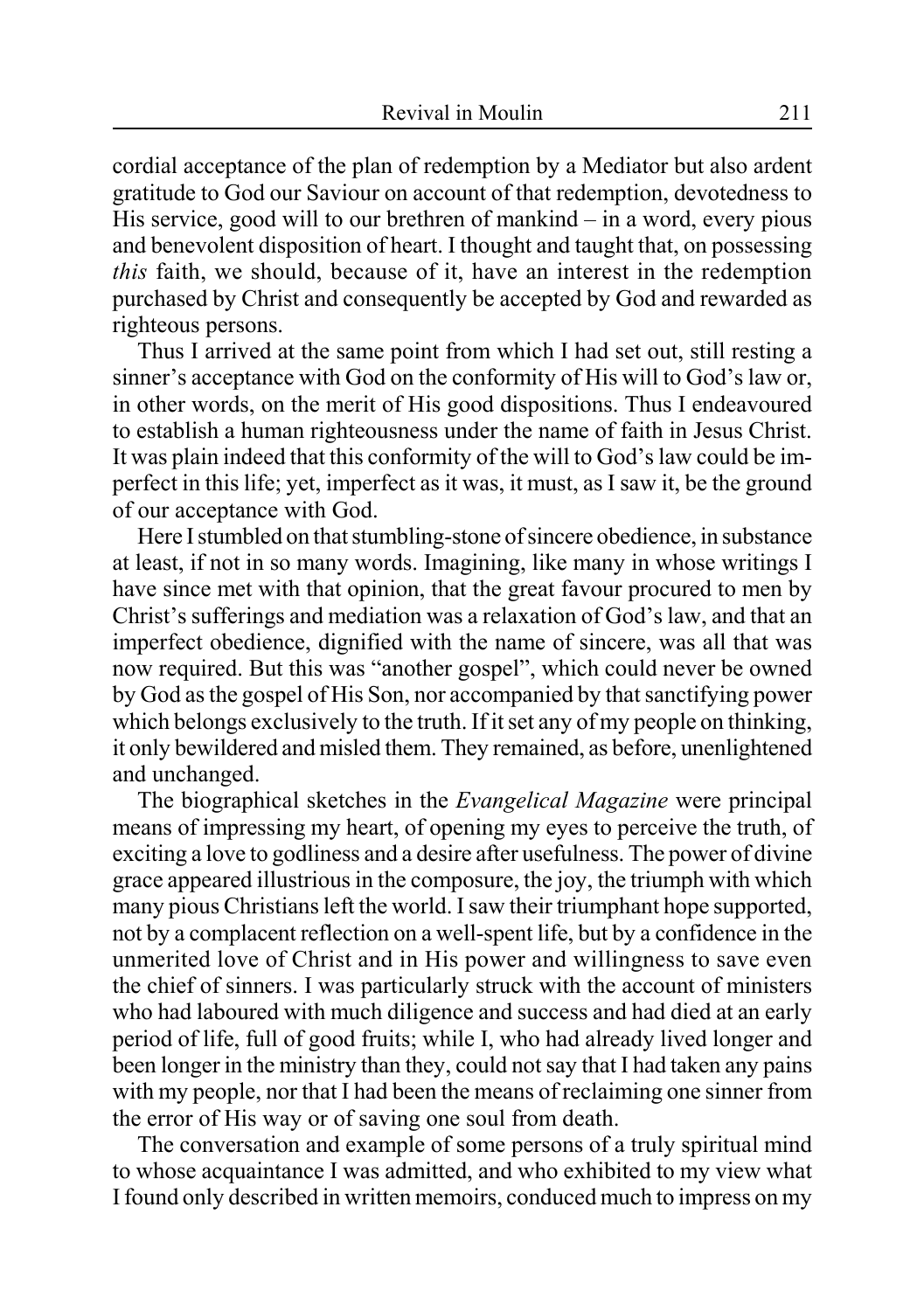mind the truths with which I was gradually becoming more acquainted. I may also mention the blessing I enjoyed in the preaching, the prayers and the conversation of that much-favoured servant of Christ, Charles Simeon, of King's College, Cambridge. He was a man sent from God to me, was my guest for two days in June 1796, preached in my church, and left a savour of the things of God which has remained with us ever since.

# **The Remedy for Sad Times1**

*C H Spurgeon*

Psalm 61:2. *When my heart is overwhelmed: lead me to the rock that is higher than I.*

 $\Omega$  o David prays. It is a very wise and appropriate prayer. He is in great sor- $\sum$  row and asks to rise above it; he has great faith and therefore is sure that there is a safe refuge for him; and he is conscious of great weakness, for he does not speak of climbing the rock of safety by himself but implores divine leading that he may come to it. His prayer well befits the lips of people like ourselves who dwell where troubles rage and toss their waves on high.

The heart may be overwhelmed by many forces. A sense of guilt may do it. Carelessness and indifference are swept away when the Holy Ghost works conviction of sin upon the conscience, reveals the justice of God and leads a man to see that he is in danger of the wrath to come. Then heart and flesh fail, courage and hope depart, and the man is overwhelmed. Such a season is the fittest time for crying, "Lead me to the rock that is higher than I". If you can but find shelter in the rifts of the Rock of Ages, what security will be yours! The rock of atoning sacrifice rises higher than your sin, and upon it the most guilty may stand far above the surging billows of vengeance. Led by God's hand to cling to the great Redeemer and Substitute, the utterly shipwrecked soul is safely landed and may sing because of his escape.

Sometimes, however, believers in Jesus, though quite secure from God's wrath, are overwhelmed by trouble. They should not be so, for if their faith acted as it ought, no fear would fasten upon them; but through infirmity of the flesh and, partly, also through inbred sin, unbelief comes in like a flood and deluges the anxious heart. At times the trials of life roll onward like enormous Atlantic billows, and toss our poor ship till we reel to and fro and stagger like a drunken man. The ship becomes waterlogged and does not answer to the helm of reason; she drifts with the adverse current wherever it pleases to hurry her, and eternal shipwreck seems near at hand.

1 Taken, with editing, from *The Sword and Trowel* for March 1878.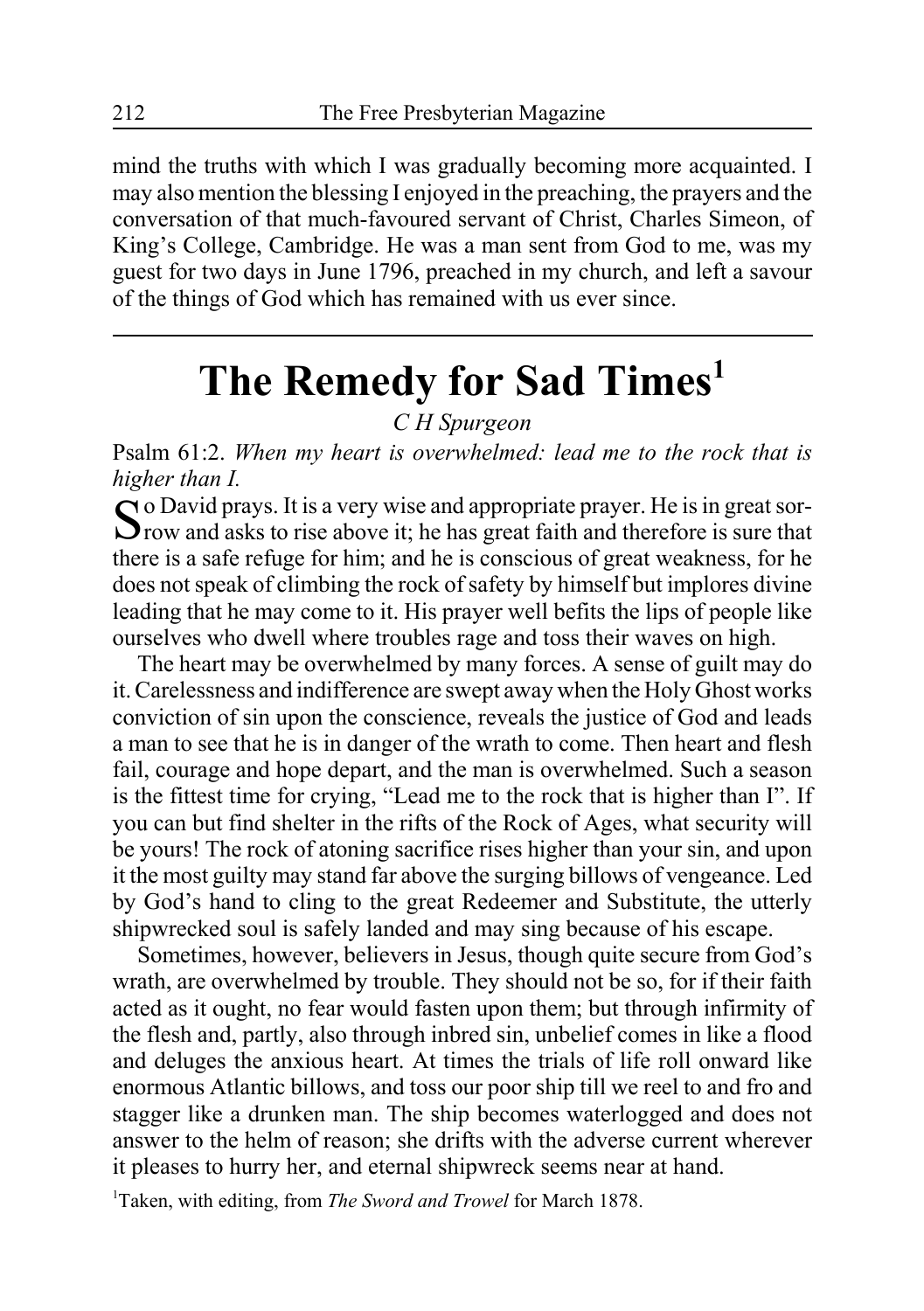It is good for a Christian then to cry, "Lead me to the rock that is higher than I", for though a rock is to be avoided in a natural storm, yet in our spiritual tempests, there is a high rock which is to be sought unto as our shelter and haven. Truly that rock is higher than we are and its very height is our comfort. God, infinitely high and glorious, is not troubled or dismayed; His purposes are far above and out of our sight; and they are also far beyond the operation of evil. Hence by confidence in God we leave the storm beneath us and smile at the turbulence down below.

To me the most overwhelming thoughts do not come to my heart from my personal sin, for I know it is forgiven; nor from worldly trouble, for I am persuaded that all things work for my good; but I am deeply distressed by the present condition of the Church of God. Men who are called of God to care for His flock are grievously bowed down when the signs of the times are dark and lowering. Moses carried the whole people of Israel in his bosom in the wilderness, and they were sometimes a heavy load to him. Thus each true minister bears the Church upon his heart and is often sorely burdened. At this moment I can sorrowfully cry with Jeremiah: "My bowels, my bowels! I am pained at my very heart . . . I cannot hold my peace."

It is overwhelming to my spirit to see *the growing worldliness of the visible Church*. Many professed Christians – the Lord alone knows whether they are true believers or not – give us grave cause for apprehension. We see them tolerating practices which would not have been endured by their fathers; my blood chills when I think of how far some fashionable church members go astray. There are families connected with the churches in which there is no household prayer, but much luxurious eating and drinking and extravagance. I have my suspicion that there are a considerable number who attend the theatre, spend their evenings playing cards, read the most frivolous and foolish of books, and yet come to the Lord's table. If they differ from the world, it is hard to see how or where. Neither in their dress, nor in their speech, in their mode of trading, or in their habits at home are they at all superior to the unconverted. Is this not an evil?

When the Church descends to the world's level, her power has gone. Yet we cannot root up suspected tares; we are forbidden to do so lest we root up the wheat with them. If those falsely professing Christianity were more open in their conduct, we should know them, but their evil is secret and therefore we are obliged to let them grow together with the wheat. Yet sometimes the sorrowful husbandman goes to the great owner of the farm and cries, "Didst not thou sow good seed in thy field? From whence then hath it tares?" The answer is, "An enemy hath done this", and we are overwhelmed in spirit because we fear that our sleeping gave the enemy the opportunity.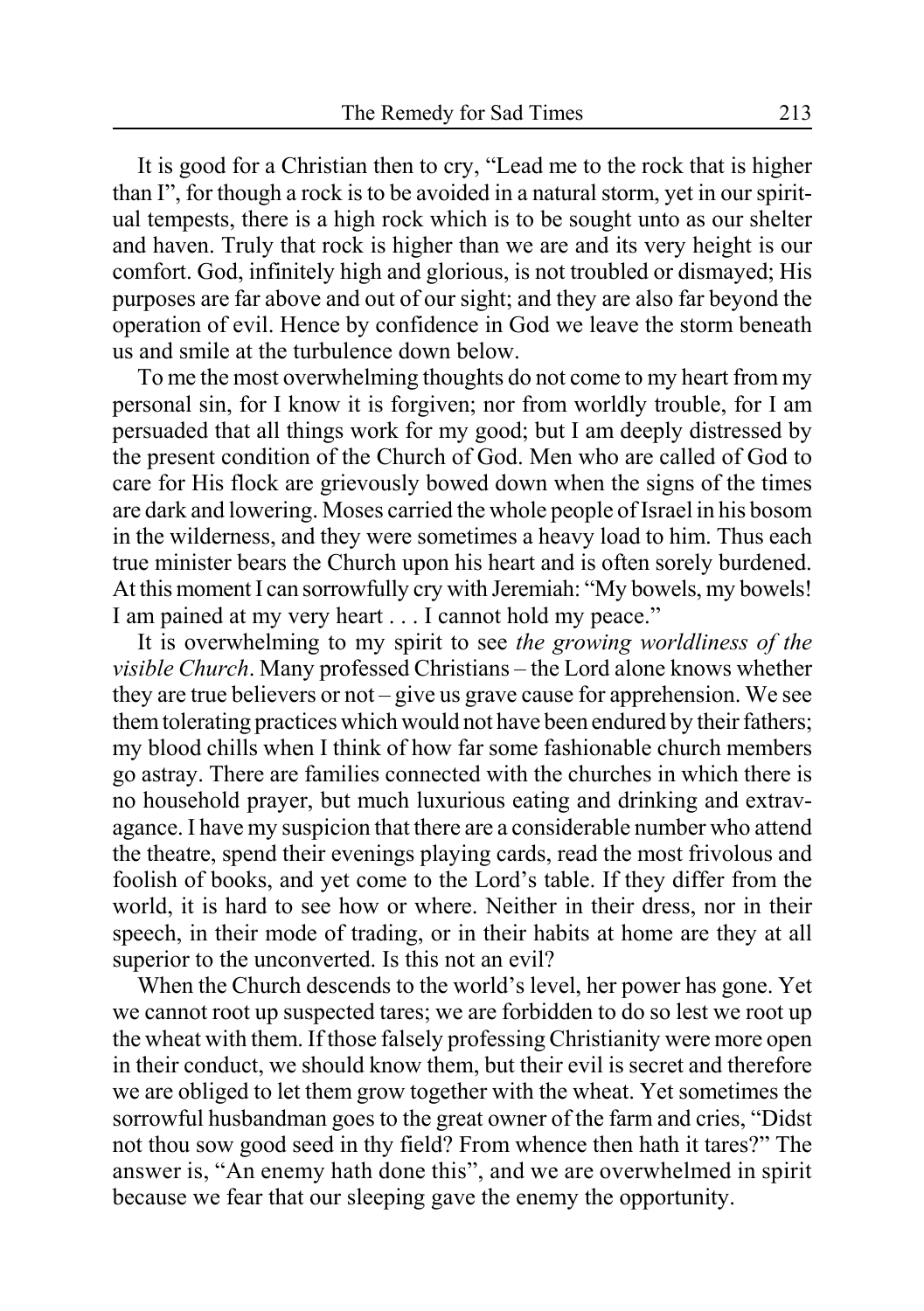I look again and see *numbers of professed Christians apostatising altogether*. In this great London, people who were members of churches in the country fall into the habits of their neighbours and absent themselves altogether from the means of grace, or treat the worship of God on the Lord's Day as if it were optional, and when they attend to it they go tripping from one place of worship to another and forget the duties of Christian fellowship. Many others are content to hear noted preachers, not because they preach the gospel but because they are reputed to be "clever men". Once men were esteemed for soundness, unction and experience, but now men crave after popularity and cleverness. Some who call themselves Christians make fine music their grand requisite. God's house was never meant to be a hall where one may vie with another in pleasing man's ears.

Not a few choose their place of worship because the "church" is an imposing structure, and the congregation is composed of "very respectable people", but in the worship of God "the rich and poor meet together; the Lord is the maker of them all". It is an ill sign when God's poor ones are despised, but so it is in this day. If tradesmen save a little, they grow too great for the assembly in which they were once at home and must needs become part of a more fashionable congregation. These things also cause my spirit to be overwhelmed, not because in one single instance it has happened to members of my own church, but because the fact is open to the view of all and is the subject of general comment.

It is equally grievous to the heart to see *the spread of superstition*. You can hardly go down a street but you will pass some Episcopal church, where self-styled priests entice silly women to the confessional and amuse them with masses and processions. Impostors! Clergy of an avowedly Protestant church, and supported by this nation, they are yet ravenous to eat out the very vitals of Protestantism. Fools enough are found to believe in these priests and bow before their crucifixes and their stations of the cross and the like rubbish. And the abomination evidently spreads like the leaven among the meal as the Lord Jesus described it. Heaven alone knows where this England of ours is going, and he who loves his country feels his spirit overwhelmed within him.

Nor do I think this to be the worst sign of the times. All around is growing up in tangled masses *the ill weed of "modern thought"*, which is nothing better than an infidelity too cowardly to wear its proper name. There are preachers in Christian pulpits who deny the authenticity of various books of the Bible, and reject plenary inspiration altogether. There is not a doctrine of the gospel which is not denied by some "thinker" or other, and even the existence of a personal God is regarded by the more advanced as a moot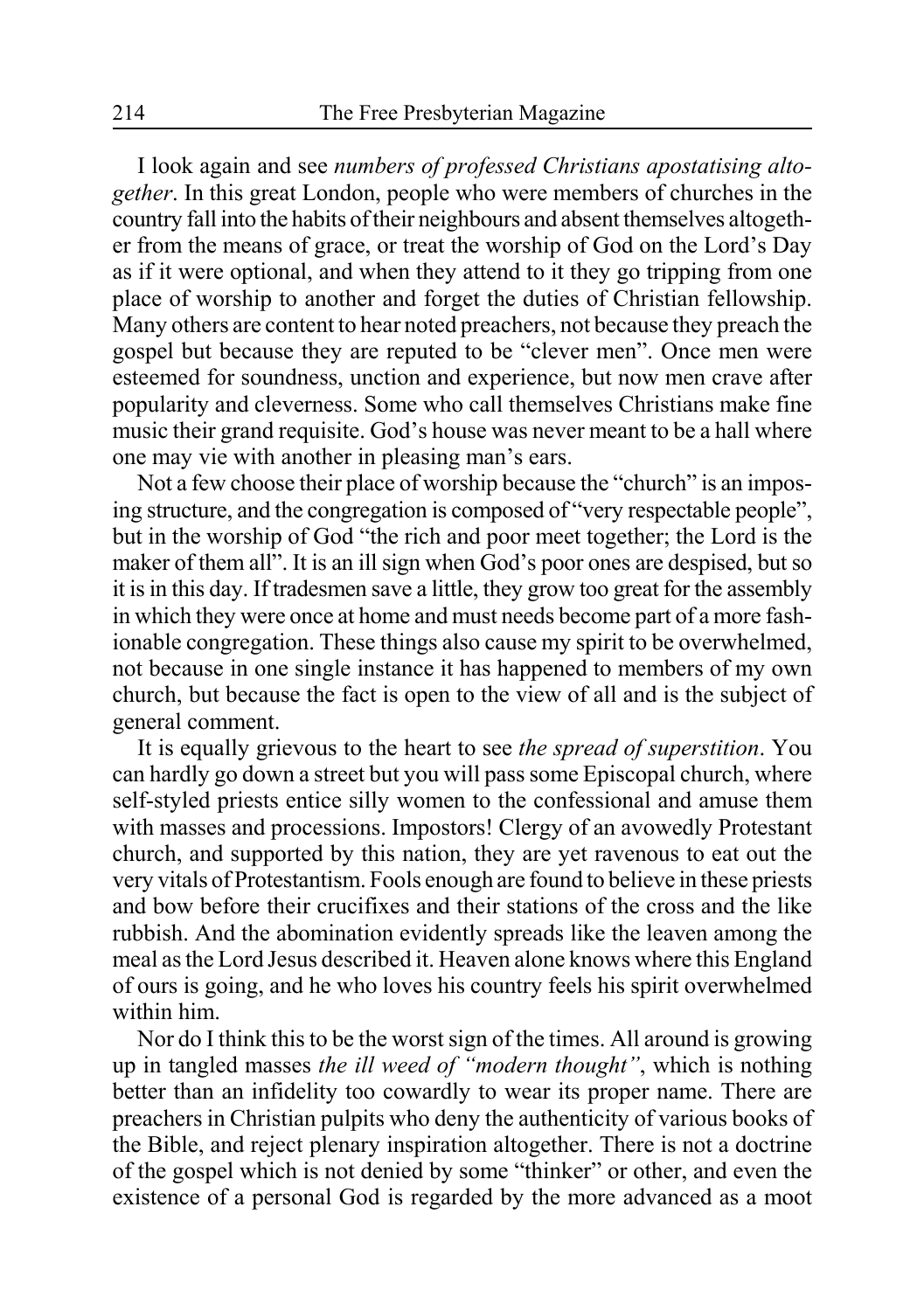point; yet the churches bear with them and allow them to pollute the pulpits once occupied by godly preachers of Christ.

After having denied the faith and plunged their daggers into the heart of vital doctrines as best they can, they still claim to be ministers of the gospel and ask to be received into union on the ground of some special inward virtue which exists in them apart from all doctrinal belief. Men who might justly be prosecuted for obtaining property under false pretences by violating the trust deeds of our churches may well wish to abolish creeds and articles of faith, because these are perpetual witnesses against their knavery. I would not care what became of the money if the churches were saved from error. I see this leaven of unbelief working in all directions, and many are tainted with it, in one point or another; it eats like a cancer into the very soul of churches. God deliver us from it!

It is hard to know what to do, for no one wishes to suspect his fellow, and yet a plague seems to be in the very air, so that it penetrates into the best guarded rooms. We hear of this man and then of another broaching strange notions, and those who were thought to be pillars in the church suddenly become rolling stones. Who next? And what next? In the midst of this confusion, our heart is apt to be overwhelmed within us. Is there not a cause? It is not our household, it is not our estate, it is not our bodily health which is in danger, or we would bow in silence and bear it; but it is the household of God, it is the estate and kingdom of Christ, it is the Church of God on earth which is thus suffering. And well may those who love the Lord and His Christ and His truth tremble for the ark and feel a holy jealousy burning within them. At such a time the prayer of David is priceless: "Lead me to the rock that is higher than I". Let us see how this petition meets the case.

First, let us remember that *God lives*. Glorious thought! "The Lord sitteth upon the flood; yea, the Lord sitteth King for ever." "The Lord reigneth; let the earth rejoice." Still He effects His purposes and accomplishes His will. It would be very childish if we were afraid for the moon because dogs bark at her when she walks in her splendour; it would be absurd to fear for the eternal mountains because the winds blow upon their granite peaks, and it would be equally idle to tremble for the truth of God. The stable things will stand, and those which cannot stand are better gone. God lives, and everything that is of God lives in His life. On this rock let us rest.

Next, let us remember that *God's truth is still the same*. It does not matter whether fifty thousand espouse its cause, or only five, or only one. Truth does not reign by the ballot box, or by the counting heads; it abides for ever. All the tongues of men and angels cannot make truth more true, and all the howling of devils and doubters cannot transform it into a lie. Glory be to God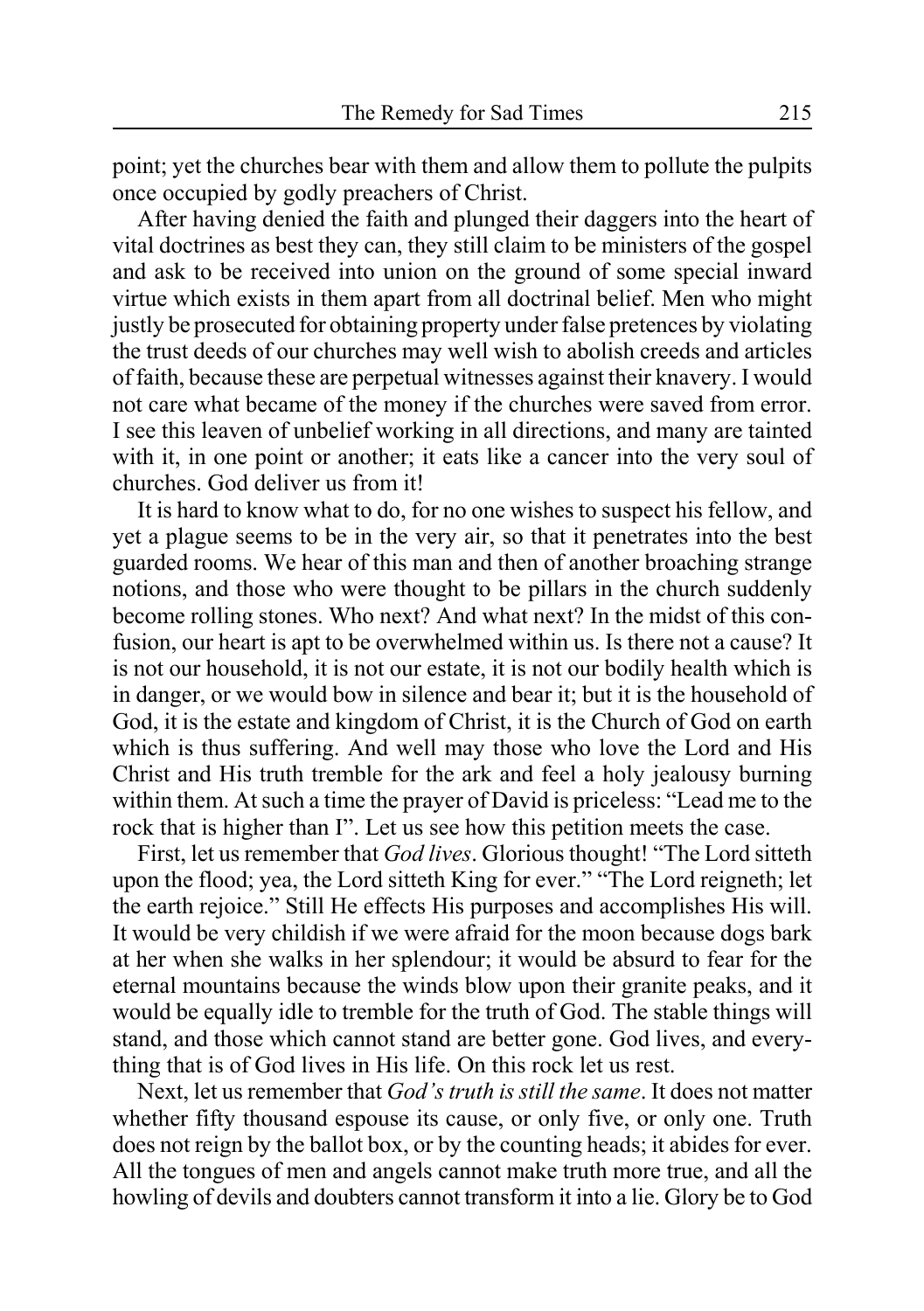for this! Jesus Christ is the same yesterday, today and for ever. The eternal verity has those who deny it in derision, for they are as the chaff which the wind drives away. "Where is the wise? Where is the scribe? Where is the disputer of this world? Hath not God made foolish the wisdom of this world?"

Another rock may also afford us shelter: the high doctrine that *the Lord will save His own*. The much-despised truth of election stands us in good stead in troublous times. We sigh and cry, because so many worship the deity of the hour, but the Lord answers, "I have reserved to myself seven thousand men who have not bowed the knee to the image of Baal. Even so then at this present time also there is a remnant according to the election of grace". The words of the Apostle Paul are true at this moment: "The election hath obtained it, and the rest were blinded, (according as it is written, God hath given them the spirit of slumber, eyes that they should not see, and ears that they should not hear,) unto this day".

I bow before the awful sovereignty of God, and the clamour of the people does not come into mine ears. Jehovah's purpose shall stand, and He will do all His pleasure. No drop of the redeeming blood shall be spent in vain; no line of the everlasting covenant shall be erased, no decree of the Eternal shall be disannulled. This angers the adversary, but in its divine truth we find our consolation while the heathen rage and the people imagine a vain thing.

A rock that is higher than I may be useful not only for shelter but for elevation. If you stand upon high ground, though you may be a dwarf, you can see farther than the tallest man who remains below; and now standing on the high rock of God's Word, what do we see? Look. Clear your eyes of doubt and mist, and look. Forget the present for a while and gaze through the telescope of faith. What do we see? Systems of error broken in pieces, superstitions given to the moles and to the bats, the clouds vanishing, the darkness of night disappearing, and the beasts going back to their dens, for the Sun of Righteousness arises with healing beneath His wings. A day of the triumph of the truth must dawn, to the confusion of the Lord's adversaries and to the delight of His saints.

We can afford to wait, for eternity is on our side. We can afford to see the ranks of the Lord's army pushed back for a while; we can afford to see the standard fluttered by the rough winds; we can afford to hear the "Aha, Aha!" of the Philistines, for when the Prince comes, they shall know His name and the power of His might. If they will not yield to Him now and kiss His sceptre silvered with love, they shall bow before Him when they see the naked iron of His rod breaking them in pieces like potters' vessels. O to be on God's side! The whole matter lies there. If a man knows that his heart and soul are given to the cause of God and truth, he is entrenched within an impregnable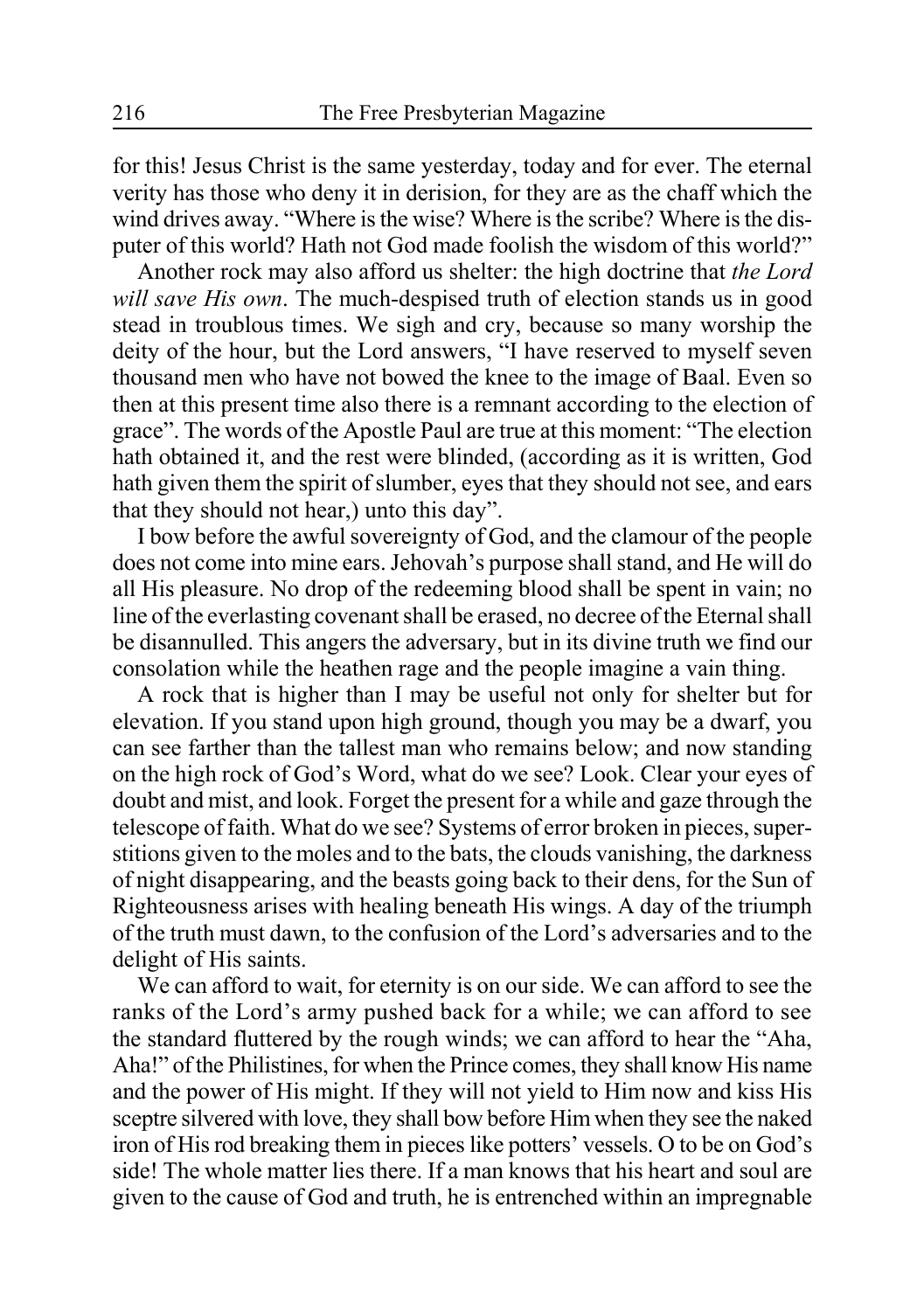fortress, and he shall find in the eternal verities munitions of stupendous rock. He shall be steadfast "though the earth be removed, and though the mountains be carried into the midst of the sea; though the waters thereof roar and be troubled, though the mountains shake with the swelling thereof".

What then are we to do? We are to give all diligence to make our calling and election sure. See to that, for, though some denounce such holy care as selfishness, our Lord and Master knows best, and He charged His servants, not so much to rejoice in their power over devils, as in the fact that their names were written in heaven. Watch over your own spirit, and cast not away your confidence. Then zealously, in dependence on God, do the little you can do; do it well, and keep on doing it. You and I are not called upon to regulate the world, nor to stop the raging sea of human sin. Let us not attempt to wield the divine sceptre; it does not befit us. Naturally you would like to set everyone right and make all preachers orthodox. But the task is beyond you. Be careful to be right in your own life, and be resolute to bear your complete, honest, obedient testimony to all the truth you know; and there leave the business, for you are not responsible beyond what is possible for you.

None of us is much more than an ant on its little hill. Now, if the tiny ant is to indulge in serious reflections on the state of London and forget to assist in the labours of the insect commonwealth, it would be a foolish creature. But if it will let those great matters alone and go on doing ant-work, as an ant, it will fill its little sphere and answer the purpose of its Maker. A mother teaching her little ones and doing all she can to bring them up in the fear of God, a humble village pastor with his score or two of people around him, a teacher with her dozen children, a quiet Christian woman at home bearing her quiet godly testimony, a young man speaking for Jesus to other young men – there is nothing very ambitious about the sphere of any one of these but they are wise in the sight of the Lord.

Leave the reins of the universe in the hand of the Maker of the universe, and then do what He has given you to do in His fear and by His Spirit, and more will come of it than you dare to hope. We are like coral insects building, each one his minute portion of a structure far down in the deeps of obscurity. We cannot as yet war with those vaunted warships which sweep the ocean and hurl destruction upon cities, and yet – who knows? – we may build and build until we pile up a reef upon which the proudest navies may be wrecked. By the steady, simple, honest, Christian upbuilding of holiness and truth, we may nevertheless create a situation which will be eminently perilous to the boastful craft of falsehood and scepticism. A holy, earnest, gospel church is a grand wrecker of superstition and of infidelity.

The life of God in man, patience in suffering, perseverance in well-doing,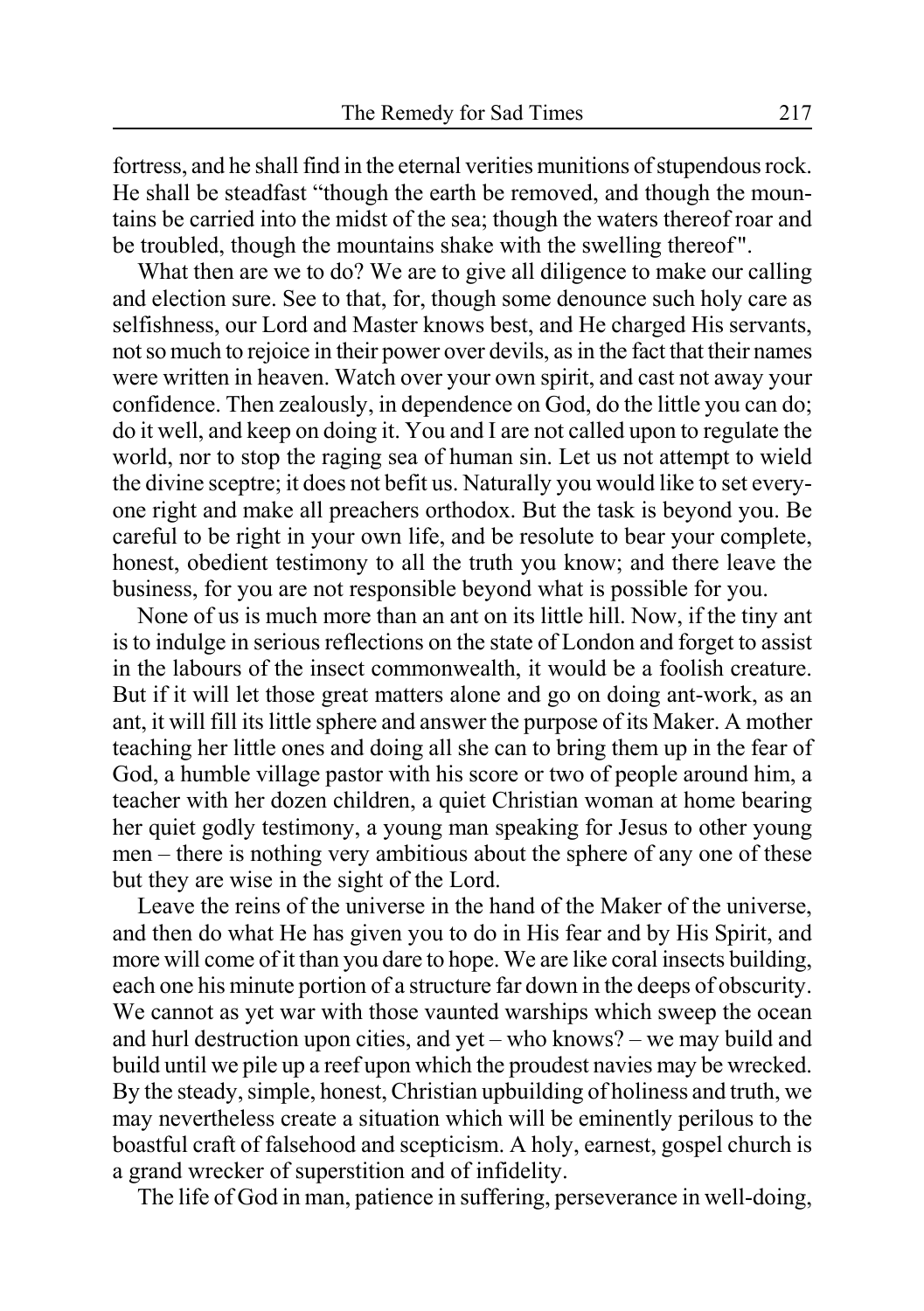faithfulness to truth, prayer in the Holy Ghost, unstaggering faith in the unseen God and supreme zeal for His glory – these are our battle axe and weapons of war. And by the aid of the Holy Ghost we shall win the battle before the day comes to its close. Till then, O Lord, when our heart is overwhelmed, lead us to the rock which is higher than we are.

# **The Blessedness of Heaven1**

*James Brewster*

Revelation 21:4. *And God shall wipe away all tears from their eyes; and there shall be no more death, neither sorrow, nor crying, neither shall there be any more pain: for the former things are passed away*.

The end of faith is the salvation of the soul, and this salvation can be com-pleted only in a spiritual and eternal world. "A new heaven and a new earth" are promised as the future habitation of the redeemed; but the blessedness there provided for them is also spoken of as something which is above their present power to comprehend or to conceive. "It doth not yet appear what we shall be"; and the things which are to be seen and heard in the heavenly paradise are declared to be impossible to speak in the words of man – indeed, such as a man would not be allowed to utter.

Its blessedness is therefore represented to us by figures; it is compared to those things which, though not really the most excellent in themselves, men are disposed to consider as the most precious or glorious – such as golden crowns and shining garments, inexhaustible treasures, incorruptible inheritances, thrones of glory, rivers of pleasure. More especially it is described by negative terms, by exemption from things evil, by the assurance that no such evils shall ever, in any measure, be found in that blessed abode. All mankind feel these evils more or less and are able to understand the blessedness of feeling them no more, of being secured from them for ever. To be at rest from toil, to be at peace from trouble, to be at ease from pain, to be exempt from sorrow, to be secure from dying – these are blessed reliefs and exemptions, which our feelings in the body and fears in this life make us able to understand, appreciate and desire, ready often to say with the Psalmist: "O that I had wings like a dove! For then would I fly away and be at rest."

"There shall be no more death", even in its mildest shape; no more departing from things that have pleased us, from persons who are dear to us; no more dread of those more appalling forms and accompaniments of death,

1 Reprinted, with editing, from *The Christian's Daily Companion*. Brewster (1777-1847) was parish minster of Craig, near Montrose, when he wrote this piece.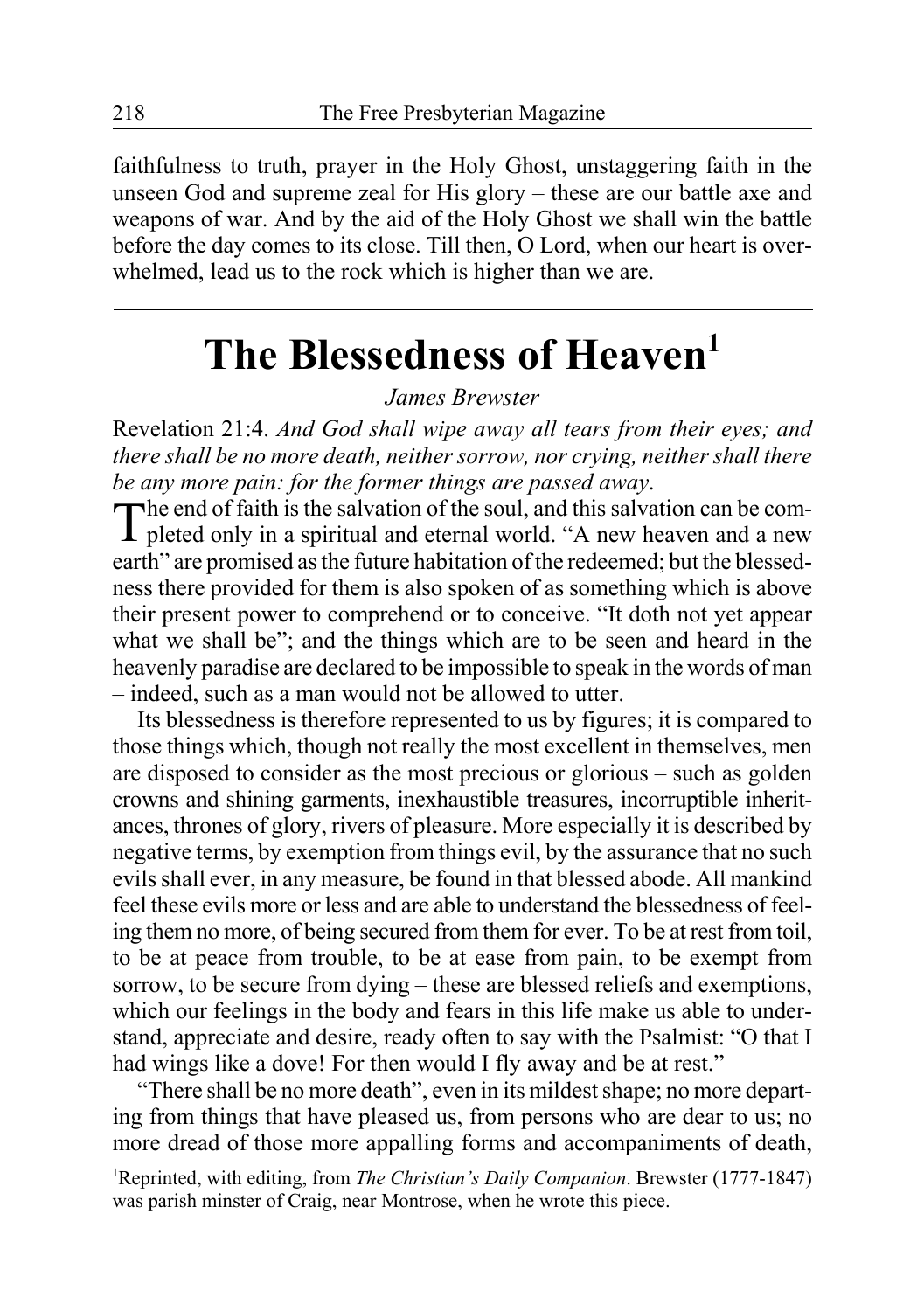which make him the king of terrors and the executioner of divine justice; no more sight of ghastly disease, mangled limbs, or garments rolled in blood; nothing to hurt or destroy in all the holy place. There shall be "neither sorrow nor crying"; nothing to cause grief or call forth weeping; no more sympathetic sorrow for the sufferings and oppressions of fellow creatures; no more affectionate sorrow on account of the unkindness or misconduct of friends; no more sorrow of soul at the sight of transgressors, or under the sense of our own sinful nature; "sorrow and sighing shall flee away" for ever.

"Neither shall there be any more pain"; there will be no more feeling of suffering in the glorified bodies of the saints; no wearisome nights on a bed of disease; no tossings to and fro unto the dawning of the day; no inhabitant among them saying I am sick; no sense of weariness, of cold and nakedness, of scorching heat or of pining need; "they shall hunger no more, neither thirst any more; neither shall the sun light on them, nor any heat". "The former things are passed away"; all things causing such evils have come to an end; and there can be no more experience of them where no cause for them exists. "There shall in no wise enter into it anything that defileth" – no more sin and no more curse; "God shall wipe away all tears from their eyes". They are no longer in a dying world, or in a weeping world, or in a wicked world, where there are daily so many occasions of sorrow to the heart of the believer. In this world, the more he has of the mind of his Lord, the more he is, like Him, "a man of sorrows and acquainted with griefs".

Not only have all such things passed away, so as not to exist and not to be experienced. Indeed, they are not to be remembered as reasons for sorrow – or, at least, they are to be swallowed up amidst the surrounding sources of unceasing blessedness to the soul. "The former things" shall not be remembered or come into mind. Not only shall there be no cause for tears to flow, but God Himself shall dry them all up for ever; there shall be no new cause for weeping, and all past reasons for sorrow shall be changed into grounds of rejoicing. He has trained His children, chastening them in His affection, and suffering their tears to flow for their good; but now that these days of trial are past, He removes all the traces of their grief and turns their very mourning into joy and makes them rejoice from their sorrow. "The Lord God will wipe away tears from off all faces."

But we must not confine our thoughts of heavenly blessedness to mere freedom from all present evils, or to those views of it which are drawn from earthly similitudes, of which even earthly minds may be glad to hear and to which they may look forward with satisfaction as good things to be enjoyed. Let us ever remember the pure and spiritual character of all the happiness that is enjoyed in heaven, and the proper sources from which it flows. It is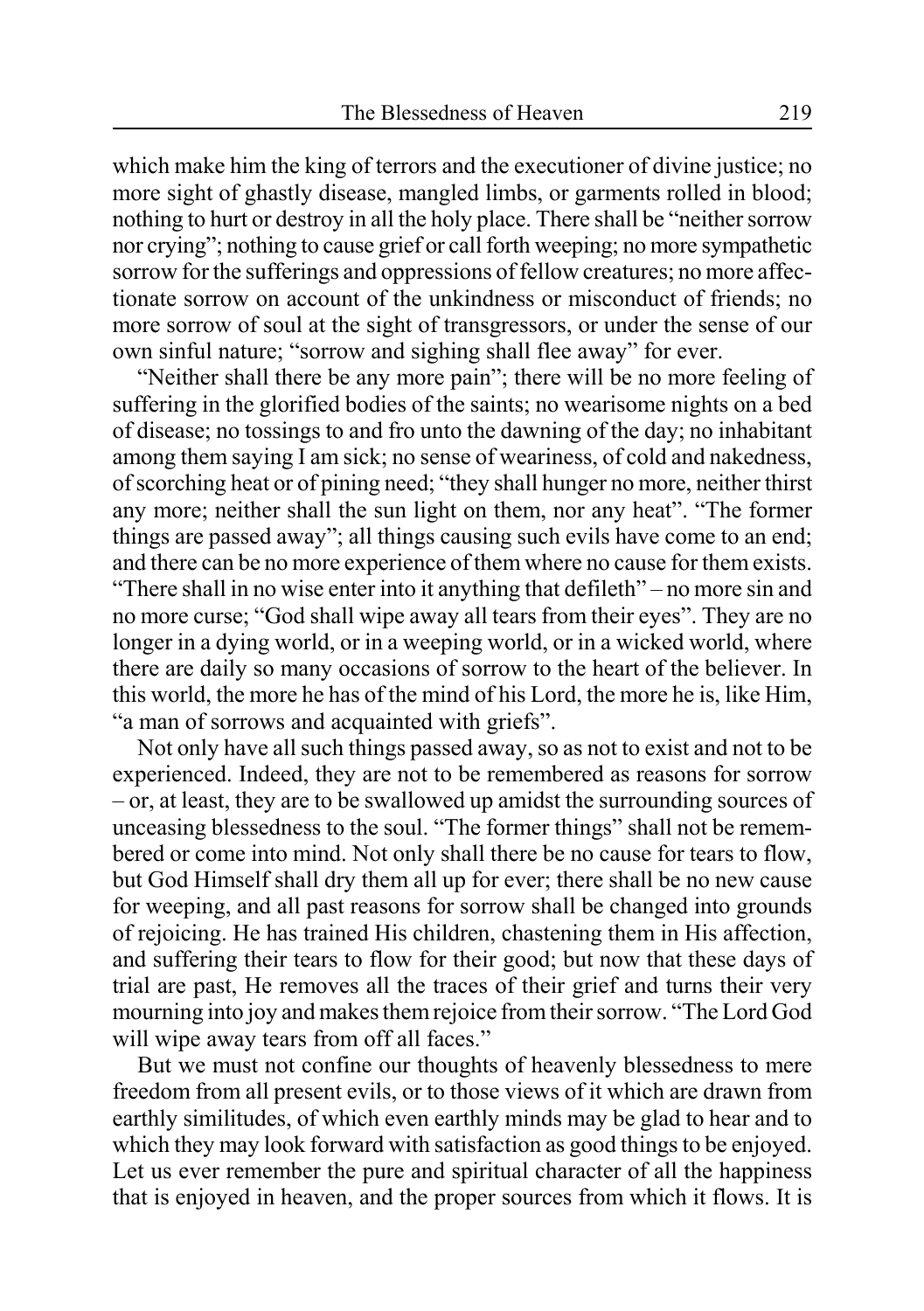not merely that there shall be no tears, but that God is present there to wipe them all away; it is because God Himself will dwell with them and be with them and be their God. It is not merely that "they shall hunger no more, neither thirst any more"; but because "the Lamb which is in the midst of the throne shall feed them" as His flock and "lead them unto living fountains of water". So God, in such ways and by such means, "shall wipe away all tears from their eyes".

It is not merely being delivered from all evils for evermore, but being for ever with the Lord their deliverer, that shall form our future blessedness. It is to be where He is, to see Him as He is, to love Him as He is, to be like what He is. It is, as He Himself has expressed it, to behold His glory and to enter into His joy as our Lord. In our desires of a heavenly portion, let us never forget that to learn Christ is the way to heaven; and in all our thoughts of its blessedness, let us bring the whole into one bright point as its sum and substance: that it is "to be with Christ". Let us never imagine that we can have the spirit of that heavenly society formed in any measure in our souls if, in our anticipations of its happiness, we are overlooking His presence who is the Lord of that heaven, the light of that heaven, the life of that heaven, the object of adoration and praise to all who dwell in that heaven above.

To Him let us now learn daily to ascribe all the hope that gladdens the heart – the hope of such a blessedness as our eternal portion. "I know whom I have believed, and I am persuaded that He is able to keep that which I have committed unto Him against that day." "Blessed is He that cometh in the name of the Lord! Hosanna in the highest." Thus honouring Him in our hearts and before men, as the author of our eternal salvation, we should be daily preparing to join the company of His saints in casting their heavenly crowns before His throne, and singing their eternal song of praise: "Thou art worthy . . . for Thou . . . hast redeemed us to God by Thy blood, out of every kindred, and tongue, and people, and nation".

### **Protestant View American Roman Catholic Politicians**

The US edition of the *Catholic Herald* begins an article with the statement that "if Catholics were barred from public office, our politics might be greatly improved". More than 30% of members of Congress and Senate are Roman Catholic (as against 20% of the adult population), but these members have a markedly worse voting record on abortion than the non-Romanist members. "If every Catholic were removed from Congress tomorrow," says the article,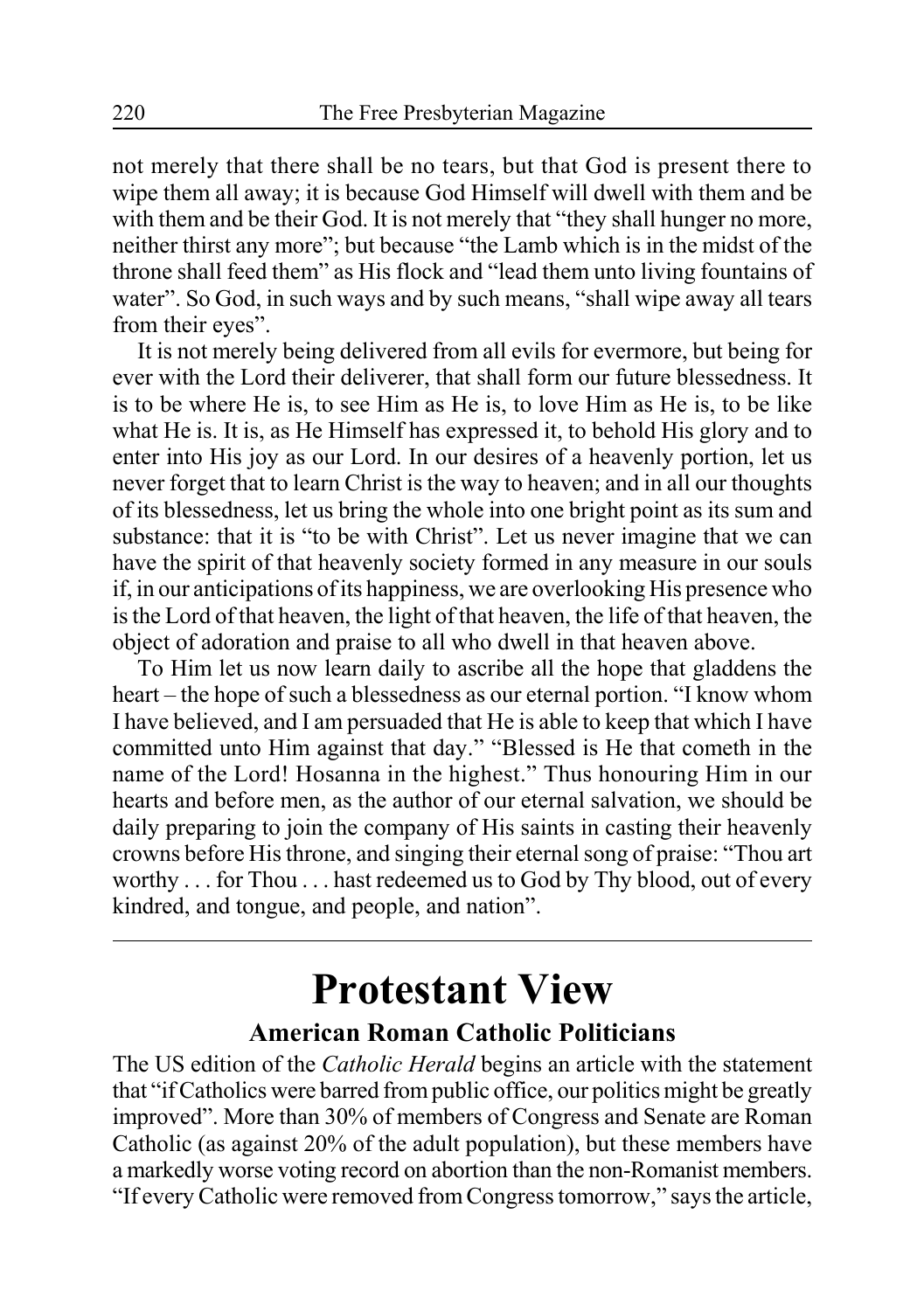"the unborn would have less cause for fear; if the Senate and House were suddenly purged, the defenders of life would enjoy better odds against their enemies. Overturning Roe v Wade [this Supreme Court case effectively legalised abortion], passing a federal ban on abortion, enacting a constitutional amendment defending life – all these would be within easier reach." The same moral weakness has been evident among British Roman Catholic politicians, or those who were flirting with Romanism, such as Tony Blair. *DWBS*

### **Notes and Comments Church of Scotland General Assembly 2019**

In reading the newspaper reports on the Church of Scotland General Assembly, one is struck with the unbiblical nature of the proceedings, and with the close relation between the dire state of the Church of Scotland and that of the whole nation. Communicant membership has dropped from 413 00 in 2011 to 336 000 in 2017, and the Church had a financial deficit of £4.46 million in 2018.

Assembly events began with Sabbath breaking in Princes Street Gardens, at which a prominent lesbian politician was to the fore. The retiring Moderator was a woman minister, as were many of the speakers at the Assembly. One speaker was an impenitent sodomite who continues in the ministry; and another minister was given a special opportunity to speak about a pilgrimage he had made to a Roman Catholic site in Spain. The First Minister Nicola Sturgeon addressed the Assembly and thanked the Church for the support that it had given to Scottish Muslims after the Christchurch shooting.

Other Assembly matters that made the news were concerns over Universal Credit; a supposed need for a "gender-balance" among the new panel of Assembly Trustees; and fears that a loss-making Church of Scotland hotel at Tiberias in Galilee might be sold to those with "Israeli interests". Others at the Assembly were "demonstrating" because the Church was not withdrawing fast enough from her investment in fossil fuels and was insufficiently alarmed over the "need for radical action to save the planet". Alas, it is their own souls that need saving, not the earth, which will continue to serve its purpose of sustaining human life until the end of time (Gen 8:22).

The Church of Scotland's response to the numerical and financial decline is to reduce the number of Presbyteries from 43 to 12, and to aim at cutting staff at 121 George Street by 20-30%. The individual parish fees to central funds are reported to vary between £10 000 and £150 000 per annum which suggests a heavy central bureaucracy. Probably this arises partly from a lack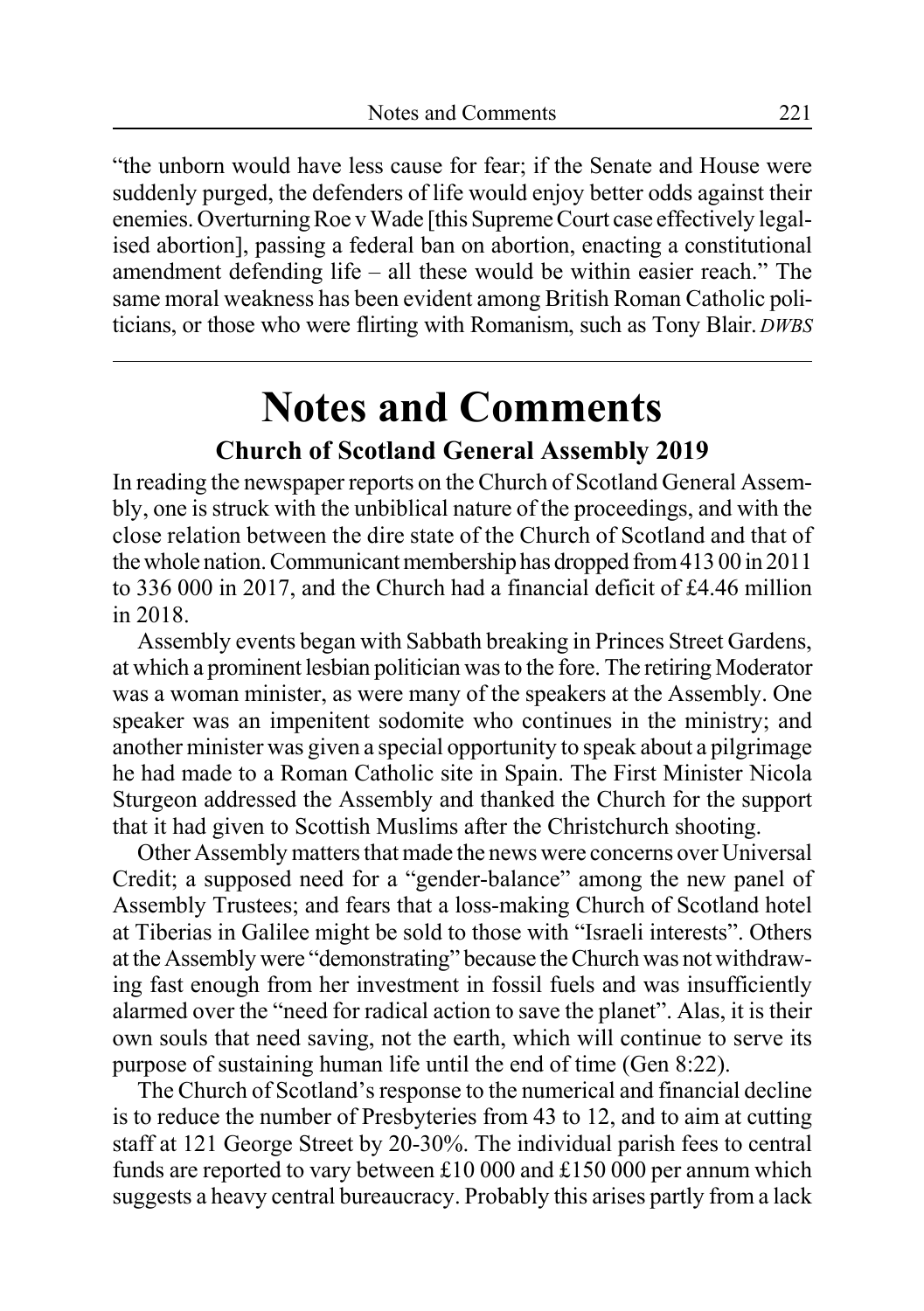of local commitment and partly from a central distrust as to how money might be spent locally. It might be spent on gospel work instead of promoting political correctness! On the important moral and religious matters of the day – smacking, homosexuality, transgender, abortion, Romanism, Islam, evolution, the Sabbath – the Church of Scotland Assembly had nothing useful or Christian to say. *DWBS*

#### **Persecution of Christians**

The widespread levels of persecution faced by many professed Christians in various areas throughout the world has attracted the attention of some prominent figures recently. It is estimated that around 215 to 245 million professed Christians now face some form of persecution with an average of around 4000 being killed for their faith every year. Prince Charles has written concerning such persecution and violence: "There are times when it can feel as if the light has gone out of the world and darkness reigns". The present Foreign Secretary, Jeremy Hunt, has set up a review into how the Foreign Office handles cases of persecution.

It would be good if other influential voices were raised and that real pressure were put on governments in those nations where persecution is taking place. The record of the British Government and that of other European governments has been far from impressive in recent times in using their influence to counteract the terrible menace of persecution.

In China, where the Communist regime had seemed for a period to have been less determined to oppose Christianity, the tide seems to have once again turned against the underground churches. The reports of pastors and congregations being imprisoned and brutally treated are harrowing. In neighbouring North Korea, a country where Christianity is entirely forbidden, it is estimated that there are 200 000 to 400 000 Christians. It is believed that between 50 000 and 70 000 of these are cruelly incarcerated in labour camps as enemies of the state.

The carnage in Sri Lanka where churches were bombed during worship services is but one dreadful indication of the enmity of the kingdom of darkness to the Church and the gospel of Christ. In many predominantly Muslim countries, such as Pakistan, attacks on Christians seem to take place with impunity. While we may differ significantly in doctrine and practice from many of those persecuted, and while the definition of "Christian" used in the media is very broad, we must, nevertheless, feel an instinctive sympathy for all who suffer for their allegiance to the adorable name of Jesus Christ.

Indeed, we ought to bear them on our spirits at a throne of grace and plead that the Lord would bless those who suffer for His name's sake with real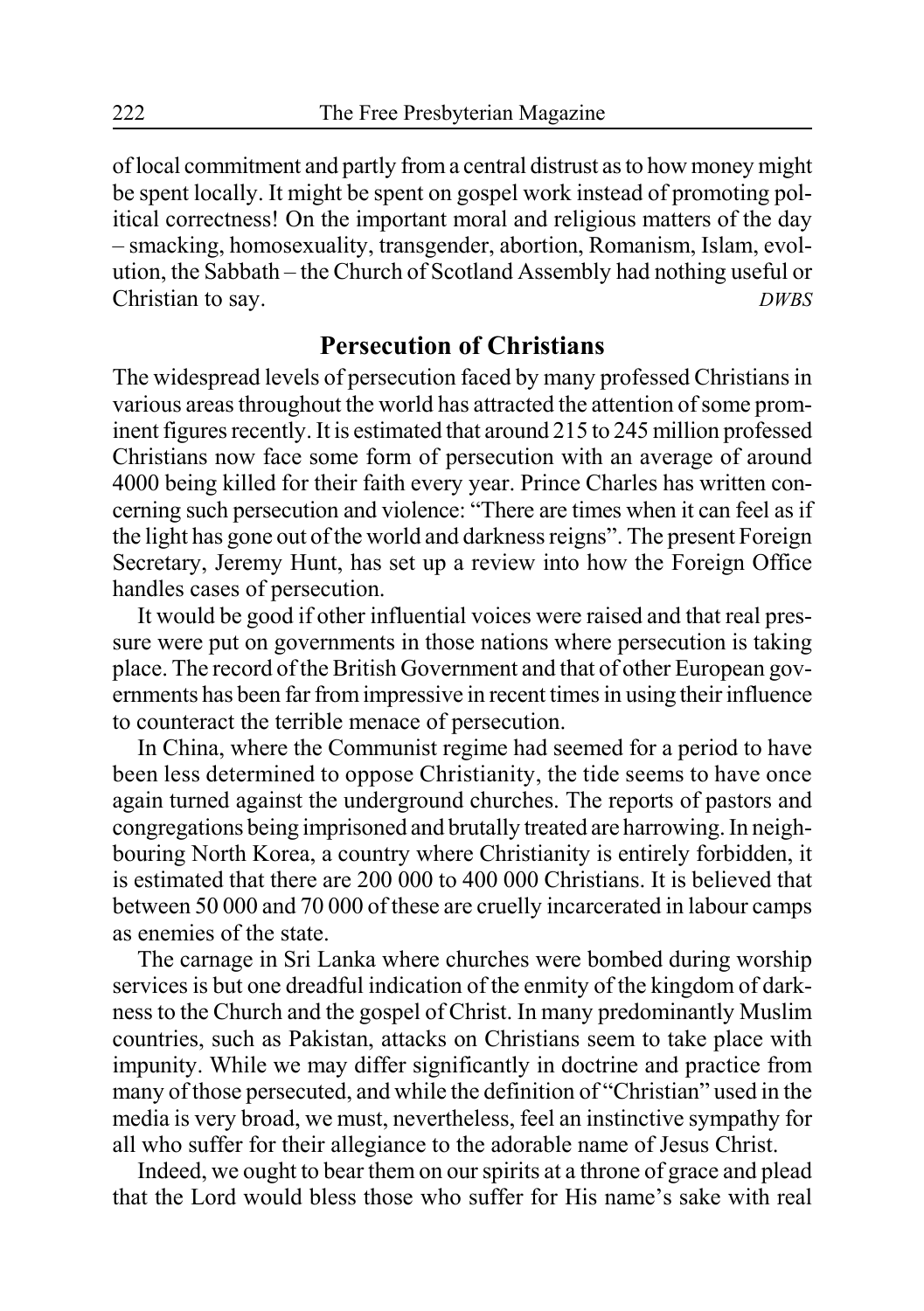grace to testify to the truth as it is in Jesus. "Fear none of those things which thou shalt suffer: behold, the devil shall cast some of you into prison, that ye may be tried; and ye shall have tribulation ten days: be thou faithful unto death and I will give thee a crown of life" (Rev 2:10). *AWM*

#### **Ban on Smacking Children**

Concerned at the prospect of the Scottish Government introducing legislation to ban the smacking of children, the Free Presbyterian Synod of 2018 sent a protest to the Office of the First Minister of Scotland indicating our objections to proposals which would criminalise parents for chastising their children. In its Protest, the Synod stated that the biblical principle of parental chastisement is one of the measures necessary to restrain a child from following the natural inclination of its sinful nature, and sometimes it is the most effective way of training a child to understand right and wrong. "Foolishness is bound in the heart of a child; but the rod of correction shall drive it far from him" (Prov 22:15).

The Synod made clear its opposition to physical abuse and emphasised that parents, when disciplining, must be especially careful to have the child's good in view and not to use it as a means of venting their own frustration or displeasure. The Word of God prohibits this in its warnings against improper anger: "Be ye angry, and sin not: let not the sun go down upon your wrath: neither give place to the devil" (Eph 4:26-27), and, "An angry man stirreth up strife, and a furious man aboundeth in transgression" (Prov 29:22). There is no place for unrighteous or uncontrolled anger in the life of any Christian.

The Scottish Government invited comments on the planned legislation and 89% of respondents were against a smacking ban. Despite this, the Children (Equal Protection from Assault) (Scotland) Bill was debated and overwhelmingly approved in principle by the Scottish Parliament in May 2019. The bill, introduced by John Finnie, MSP for the Green Party, is said to be designed to give children the same protection from assault as adults. This first stage of the bill was passed by 80 votes to 29. It will now go to a Holyrood Committee, where it will be considered in greater detail, before MSPs are asked to give their final approval so that it can become law.

The law in Scotland currently permits a parent to claim a defence of "justifiable assault" when punishing their child, but the use of an implement, shaking or striking a child on the head is banned. Mr Finnie's bill would end that defence, meaning parents could face prosecution for any physical punishment of their children. In England, Wales and Northern Ireland, parents are currently allowed to use "reasonable chastisement" but can face criminal charges if they hit a child so hard that it leaves a mark, or causes bruising, swelling, cuts, grazes or scratches.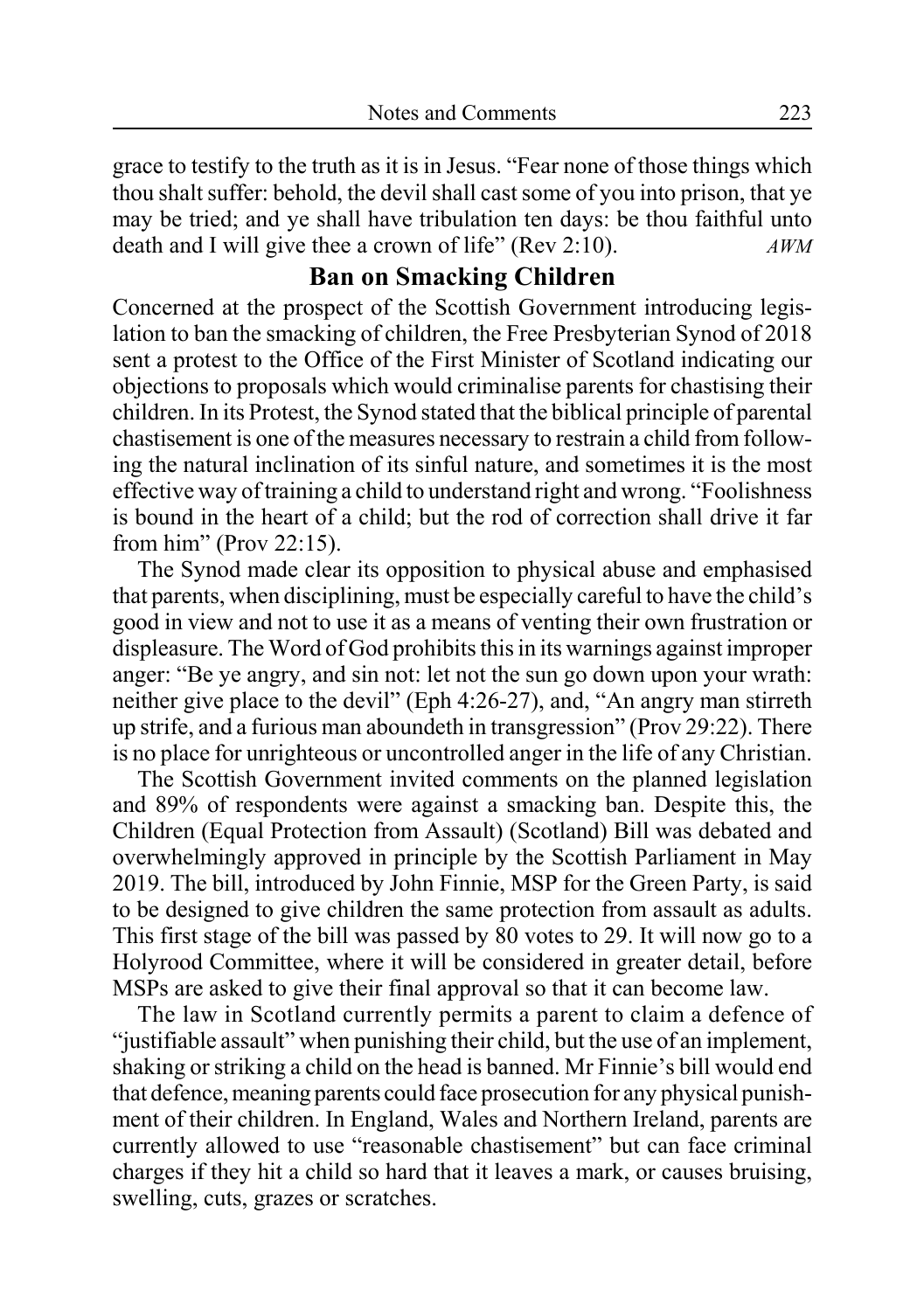In his introduction, Mr Finnie said 54 countries across the world already prohibit the physical punishment of children, and claimed that his bill would bring Scotland into line with international best practice. He said that it was now time for action and that "a growing body of international evidence shows that physical punishment of children is harmful to their development and not an effective means of discipline". He added, "We often in Scotland talk about zero tolerance for domestic abuse and violence, but we allow the use of physical punishment for children. This sends a message to our children that hitting someone is a way of resolving a dispute, or if you don't like their behaviour." The Conservatives argued that banning smacking is unnecessary and risks criminalising parents for disciplining their own children. Tory MSP Oliver Mundell stressed that violence against children was wrong but argued that the bill was an "assault on family life" as it would see the state intervene in cases where a child's welfare is not at risk.

If this bill is passed, those who use what is currently regarded as reasonable chastisement will become guilty of assault. Anyone who argues, as some do, that this bill will not criminalise parents who transgress its requirements are denying reality.

This is yet another piece of proposed legislation which undermines the Word of God, in this case seeking to interfere with the responsibility of loving parents to exercise their God-appointed responsibility to chastise their children and placing those who do so outside of the law. *FRD*

# **Church Information**

#### **New Contributor**

At this year's Synod, Mr K H Munro resigned from the Editorial Board for this *Magazine*. Since the Board was first set up, it has taken primary responsibility for contributions to the Protestant View and Notes and Comments. We thank Mr Munro for his work, over several years, in supplying helpful reaction to matters of current moral concern. In his place, the Synod appointed Mr F R Daubney, an elder in the Glasgow congregation, whose first such contribution appears in this issue.

#### **Induction in Dingwall**

The Northern Presbytery will meet, God willing, in the Dingwall church on Friday, August 9 at 6.50 pm for the induction of Rev A W MacColl to the Dingwall and Beauly congregation. The service is to begin at 7 pm.

(Rev) *D W B Somerset*, Clerk of Presbytery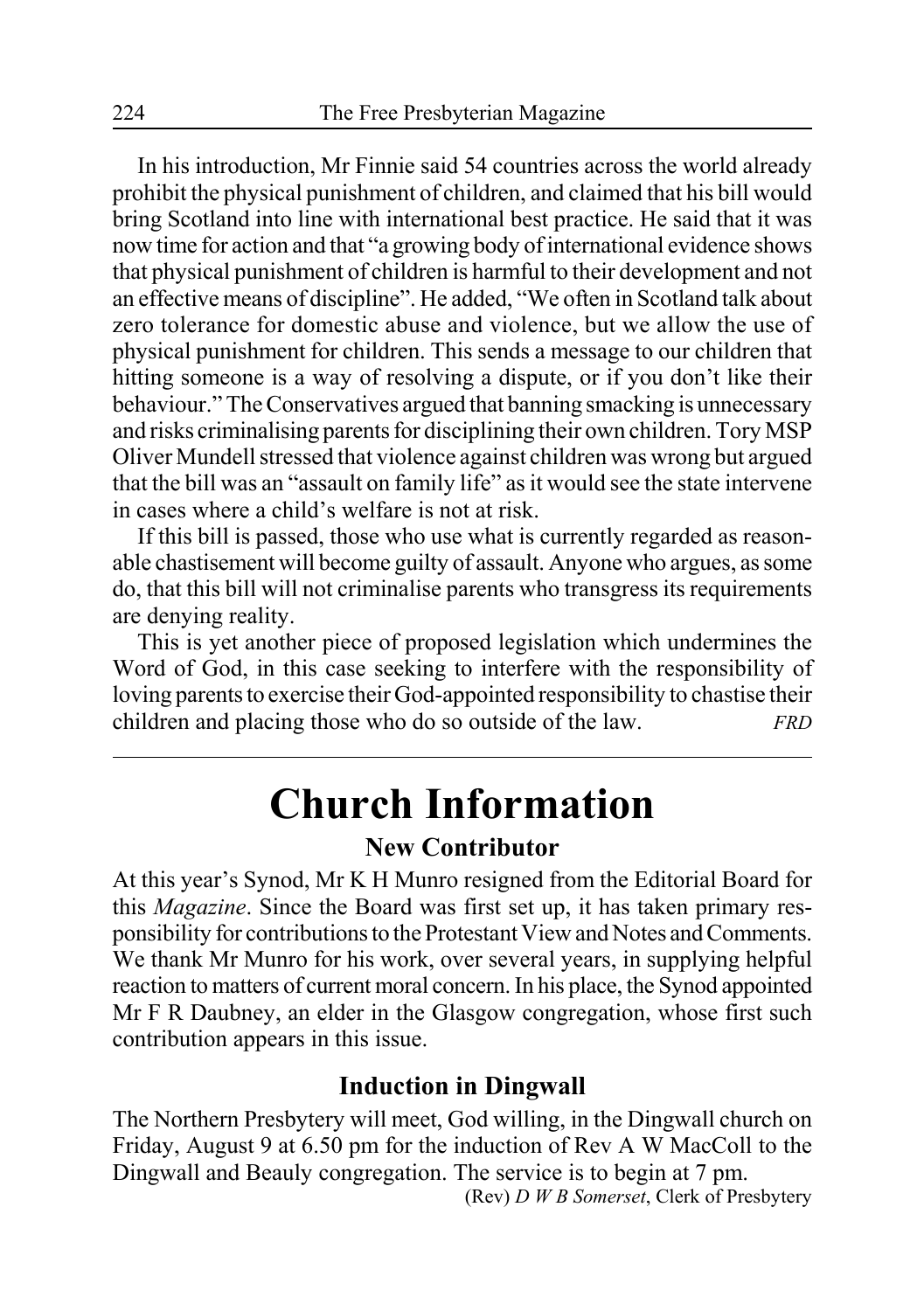#### **FREE PRESBYTERIAN PLACES OF WORSHIP**

#### **Scotland**

**Aberdeen:** 2 Alford Place, AB10 1YD, Sabbath 11 am, 6 pm; Tuesday, 7.15 pm. Rev D W B Somerset BSc DPhil, 18 Carlton Place, Aberdeen, AB15 4BQ; tel: 01224 645250.

**Bracadale Duirinish-Strath: Struan:** Sabbath 12 noon. **Glendale** and **Vatten:** Sabbath 6pm, alternately. Thursday 7 pm, rotating between Struan, Vatten and Glendale. Contact Rev I D MacDonald; tel: 01478 612110.

**Dingwall:** Church, Hill Street, IV15 9JP: Sabbath 11 am, 6.30 pm; Wednesday 7.30 pm. **Beauly** (Balblair): Sabbath 6.30 pm, Thursday 7.30 pm. Contact Mr K H Munro; tel: 01463 831783.

- **Dornoch:** Sabbath 11.30 am. Manse tel: 01862 810615. **Bonar:** Sabbath 6 pm. Wednesday 7.30 pm (alternately in Dornoch and Bonar). **Lairg:** Church and Manse; **Rogart:** Church; no F P services. Contact Mr A Sutherland; tel: 015494 02115.
- **Edinburgh:** 63 Gilmore Place, EH3 9NU, Sabbath 11 am, 6 pm; Thursday 7.30 pm. Rev D Campbell, 35B Barnton Avenue West, Edinburgh EH4 6DF; tel: 0131 312 8227, e-mail: dcampbell1560@gmail.com.
- **Farr** (by Daviot)**:** Sabbath 12 noon. **Tomatin:** Sabbath 12 noon. **Stratherrick:** Sabbath 12 noon. (Each of these services is held once in three weeks as intimated). **Farr:** Thursday 7.30 pm (as intimated). Contact Mr M J Schouten; tel: 01463 221776.
- **Fort William:** Monzie Square, Sabbath 11 am, 6.30 pm as intimated. Manse: 15 Perth Place, PH33 6UL; tel: 01397 708553. Contact Mr D A McKinnon. Tel: 01397 702597.
- **Gairloch** (Ross-shire): Sabbath 11 am, 6.30 pm. Prayer meeting in **Strath**, Thursday 7.30 pm. Rev A E W MacDonald MA, F P Manse, Gairloch, Ross-shire, IV21 2BS; tel: 01445 712247.
- **Glasgow:** St Jude's Church, 137 Woodlands Road, G3 6LE. Sabbath 11 am and 6.30 pm; Wednesday 7.30 pm. Rev R MacLeod, 4 Laurel Park Close, Glasgow, G13 1RD; tel: 0141 954 3759.
- **Greenock:** Sabbath 2.30 pm, held in Free Church of Scotland hall, 14 Jamaica Street, PA15 1XX. Sabbath 2.30 pm. Contact Rev R MacLeod; tel: 0141 954 3759.
- **Halkirk:** Sabbath 11.30 am; Thursday 7.30 pm. Rev W A Weale, F P Manse, Bridge Street, KW12 6YG; tel: 01847 831758. **Thurso:** Duncan Street; Sabbath 5 pm; **Strathy:** Sabbath: 6 pm (first and third Sabbaths of month).
- **Harris (North): Tarbert:** Sabbath 12 noon, 6 pm. **Tarbert** and **Stockinish:** Tuesday 7.30 pm alternately. Rev J B Jardine BD, F P Manse, Tarbert, Isle of Harris, HS3 3DF; tel: 01859 502253, e-mail: northharris.fpc@btopenworld.com.
- **Harris (South): Leverburgh:** Sabbath 12 noon, 6 pm; Wednesday 7 pm. **Sheilebost:** as intimated. Rev K M Watkins BA, F P Manse, Ferry Road, Leverburgh, Isle of Harris, HS5 3UA; tel: 01859 520271.
- **Inverness:** Chapel Street, IV1 1NA; Sabbath 11 am, 6.30 pm; Wednesday 7.30 pm. Rev K D Macleod BSc, 11 Auldcastle Road, Inverness, IV2 3PZ; tel: 01463 712872.
- **Kinlochbervie:** Sabbath 6 pm; **Scourie:** Sabbath 11:30 am, Tuesday 7 pm (as intimated). Contact Mr A Ross; tel 01971 502099. **Kyle of Lochalsh:** Sabbath 6 pm. Manse tel: 01599 534933. Contact Rev D A Ross; tel: 01445 731340.
- **Laide** (Ross-shire): Sabbath 12 noon, 6 pm; Wednesday 7.30 pm. Rev D A Ross. F P Manse, Laide, IV22 2NB; tel: 01445 731340. **Lochcarron:** Sabbath 11 am, 6 pm; Wednesday 7 pm. Manse.

**Lochinver:** Church. No F P services at present. Manse.

- **Ness:** Sabbath 12 noon, 6 pm; Wednesday 7 pm. Rev A W MacColl MA PhD, F P Manse, Swainbost, HS2 0TA; tel: 01851 810228. **North Tolsta:** Sabbath 12 noon, 6 pm; Thursday 7 pm; 1st Monday of month 7 pm. Manse tel: 01851 890325. Contact Rev J R Tallach; tel: 01851 702501.
- North Uist: Bayhead: Sabbath 12 noon, 6 pm; Thursday 7.30 pm (fortnightly). Manse tel: 01876 510233. Contact: Rev J B Jardine; tel: 01859 502253.

**Oban:** Church and Manse. No F P services at present.

**Perth:** Pomarium, off Leonard Street. Sabbath 11 am, 6 pm; Wednesday 7.30 pm. Contact Rev D Campbell; tel: 0131 312 8227.

**Portree:** Sabbath 12 noon, 6.30 pm; Wednesday 7 pm.. Rev I D MacDonald, F P Manse, Achachork, Portree, IV51 9HT; tel: 01478 612110. **Raasay:** Sabbath 12 noon, 6 pm. Contact Rev I D MacDonald; tel: 01478 612110.

- **Shieldaig:** Sabbath 11 am; **Applecross:** Sabbath 6pm. Tuesday 7 pm (alternately in Shieldaig and Applecross). Shieldaig manse tel: 01520 755259, Applecross manse tel: 01520 744411. Contact Rev D A Ross; tel: 01445 731340.
- **Staffin:** Sabbath 12 noon, 5 pm; Wednesday 7 pm. Rev D Macdonald, F P Manse, Clachan, Staffin, IV51 9HY tel: 01470 562243.
- **Stornoway:** Matheson Road, Sabbath 11 am, 6.30 pm; Thursday 7.30 pm. **Achmore:** Sabbath 12 noon; Tuesday 7 pm. Rev J R Tallach MB ChB, 2 Fleming Place, Stornoway, HS1 2NH; tel: 01851 702501.
- **Tain:** Church. **Fearn:** Church. No F P services. See Dornoch and Bonar.
- **Uig (Lewis) Miavaig:** Sabbath 12 noon Gaelic, 6 pm English; Wednesday 12 noon. Manse tel: 01851 672251. Contact Rev A W MacColl; tel: 01851 810228.
- **Ullapool:** Sabbath 11 am, 6 pm; Wednesday 7.30 pm. Manse: Quay Street, IV26 2UE; tel: 01854 612449.

#### **England**

- **Barnoldswick:** Kelbrook Road, Sabbath 11 am, 6 pm; Friday 7.30 pm; Wednesday 8 pm, alternately in Sandbach and Gatley. **South Manchester:** Sabbath 6.00 pm, in Trinity Church, Massie Street, Cheadle (entry at rear of building). Contact Mr R Middleton, 2 Emerald Drive, Sandbach, CW11 4ND; tel: 01270 761673.
- **Broadstairs:** Sabbath 11 am, 5 pm at Portland Centre, Hopeville Ave, St Peter's; Tuesday 7 pm at Friends' Meeting House, St Peter's Park Rd. Contact Dr T Martin; tel: 01843 866369**.**
- **London:** Zoar Chapel, Varden St, E1. Sabbath 11 am, 6.30 pm; Wednesday 7.15 pm. Rev J MacLeod MA, 6 Church Ave, Sidcup, Kent, DA14 6BU; tel: 0208 309 1623.

#### **Northern Ireland**

**Larne:** Station Road. Sabbath 11.30 am, 6.30 pm. No F P services. Contact Rev R Macleod; tel: 0141 954 3759.